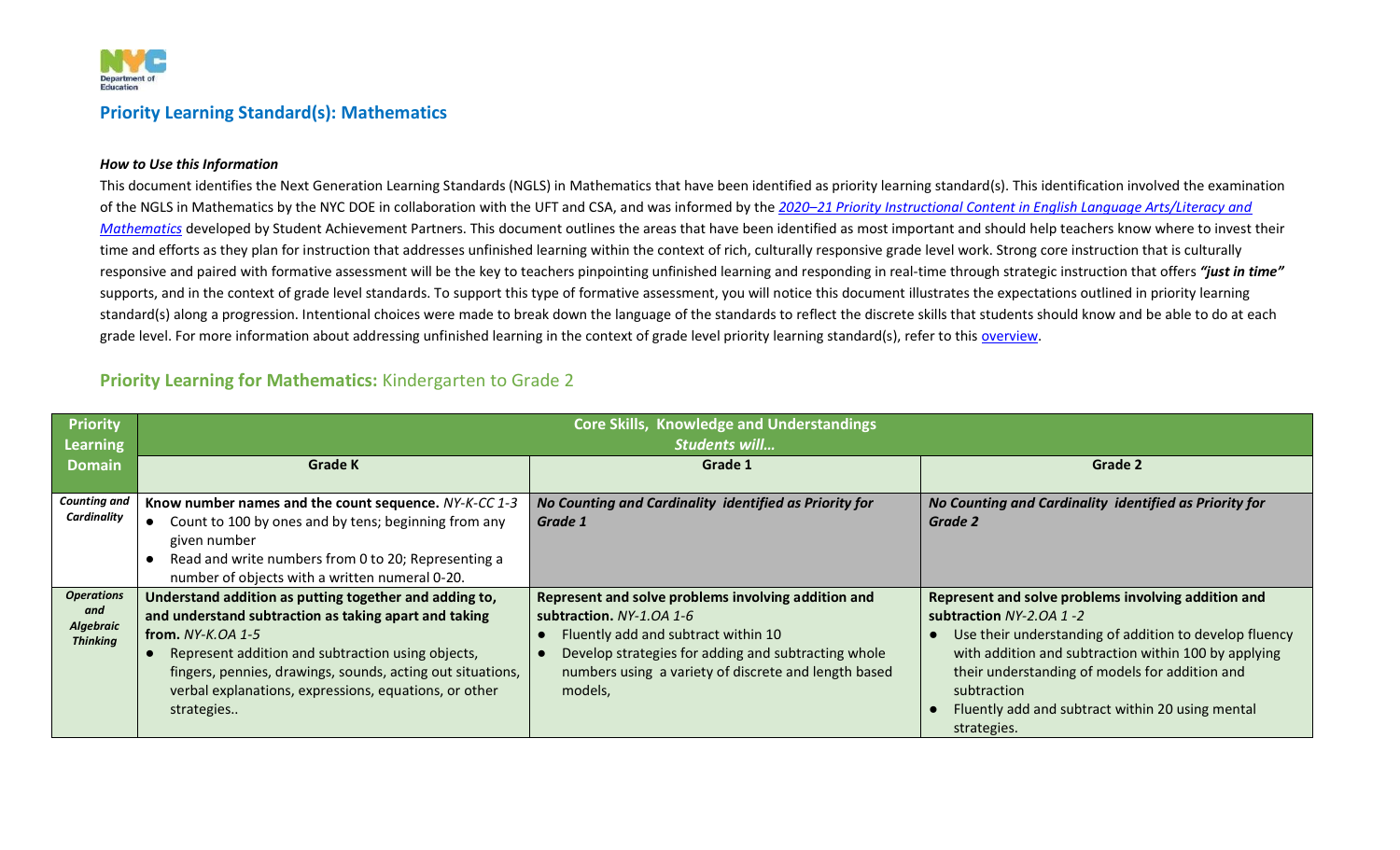

|                                                              | Fluently add and subtract within 5. Solve word problems<br>adding and subtracting within 10.<br>Decompose numbers less than or equal to 10 into pairs<br>in more than one way.                                                                                                                                                                                                                                                                                                 | Understand connections between counting and addition<br>and subtraction (e.g., adding two is the same as<br>counting on two);<br>Use properties of addition to add whole numbers and to<br>create and use increasingly sophisticated strategies<br>based on these properties (e.g., "making tens") to solve<br>addition and subtraction problems within 20;<br>Decomposing a number leading to 0<br>Using the relationship between addition and subtraction | Using the relationship between addition and subtraction<br>$\bullet$<br>Create equivalent but easier or known sums<br>Know from memory all sums within 20 of two one-digit<br>numbers.                                                                                                                                                                            |
|--------------------------------------------------------------|--------------------------------------------------------------------------------------------------------------------------------------------------------------------------------------------------------------------------------------------------------------------------------------------------------------------------------------------------------------------------------------------------------------------------------------------------------------------------------|-------------------------------------------------------------------------------------------------------------------------------------------------------------------------------------------------------------------------------------------------------------------------------------------------------------------------------------------------------------------------------------------------------------------------------------------------------------|-------------------------------------------------------------------------------------------------------------------------------------------------------------------------------------------------------------------------------------------------------------------------------------------------------------------------------------------------------------------|
| <b>Number</b> and<br><b>Operations in</b><br><b>Base Ten</b> | Work with number 11-19 to gain foundations for place<br>value. NY-K.NBT<br>• Compose and decompose the numbers from 11 to 19<br>into ten ones and one, two, three, four, five, six, seven,<br>eight, or nine ones                                                                                                                                                                                                                                                              | Understand place value NY-1.NBT 2-3<br>Develop, discuss, and use efficient, accurate, and<br>$\bullet$<br>generalizable methods to add within 100 and subtract<br>multiples of 10<br>Compare whole numbers (at least to 100) to develop<br>understanding of and solve problems involving their<br>relative sizes                                                                                                                                            | Understand place value. NY-2.NBT1-2<br>• Count in fives, tens, and multiples of hundreds, tens,<br>and ones, as well as number relationships involving<br>these units, including comparing; and<br>Understand multi-digit numbers (up to 1000) written in<br>$\bullet$<br>base-ten notation                                                                       |
| <b>Geometry</b>                                              | Identify and describe shapes (squares, circles, triangles,<br>rectangles, hexagons, cubes, cones, cylinders, and<br>spheres). NY-K.G 1-3<br>Describe objects in the environment using names of<br>shapes, and describe the relative positions of these<br>objects using terms such as above, below, beside, in<br>front of, behind, and next to.<br>Understand the difference between two-dimensional<br>(lying in a plane, "flat") and three dimensional ("solid")<br>shapes. | No Geometry Standards identified as Priority for Grade 1                                                                                                                                                                                                                                                                                                                                                                                                    | No Geometry Standards identified as Priority for Grade 2                                                                                                                                                                                                                                                                                                          |
| Measurement<br>and Data                                      | Describe and compare measurable attributes NY-K.MD 1-2<br>• Describe attributes of an object(s), such as length or<br>weight, using appropriate vocabulary, and compare two<br>objects with a common measurable attribute and<br>describe the difference.                                                                                                                                                                                                                      | Measure lengths indirectly and by iterating length units.<br>NY-1.MD 1<br>• Develop an understanding of the meaning and<br>processes of measurement,                                                                                                                                                                                                                                                                                                        | Relate addition and subtraction to length. NY-2.MD 5-6<br>Recognize the need for standard units of measure<br>$\bullet$<br>(centimeter and inch) and use rulers and other<br>measurement tools with the understanding that linear<br>measure involves an iteration<br>Recognize that the smaller the unit, the more iterations<br>needed to cover a given length. |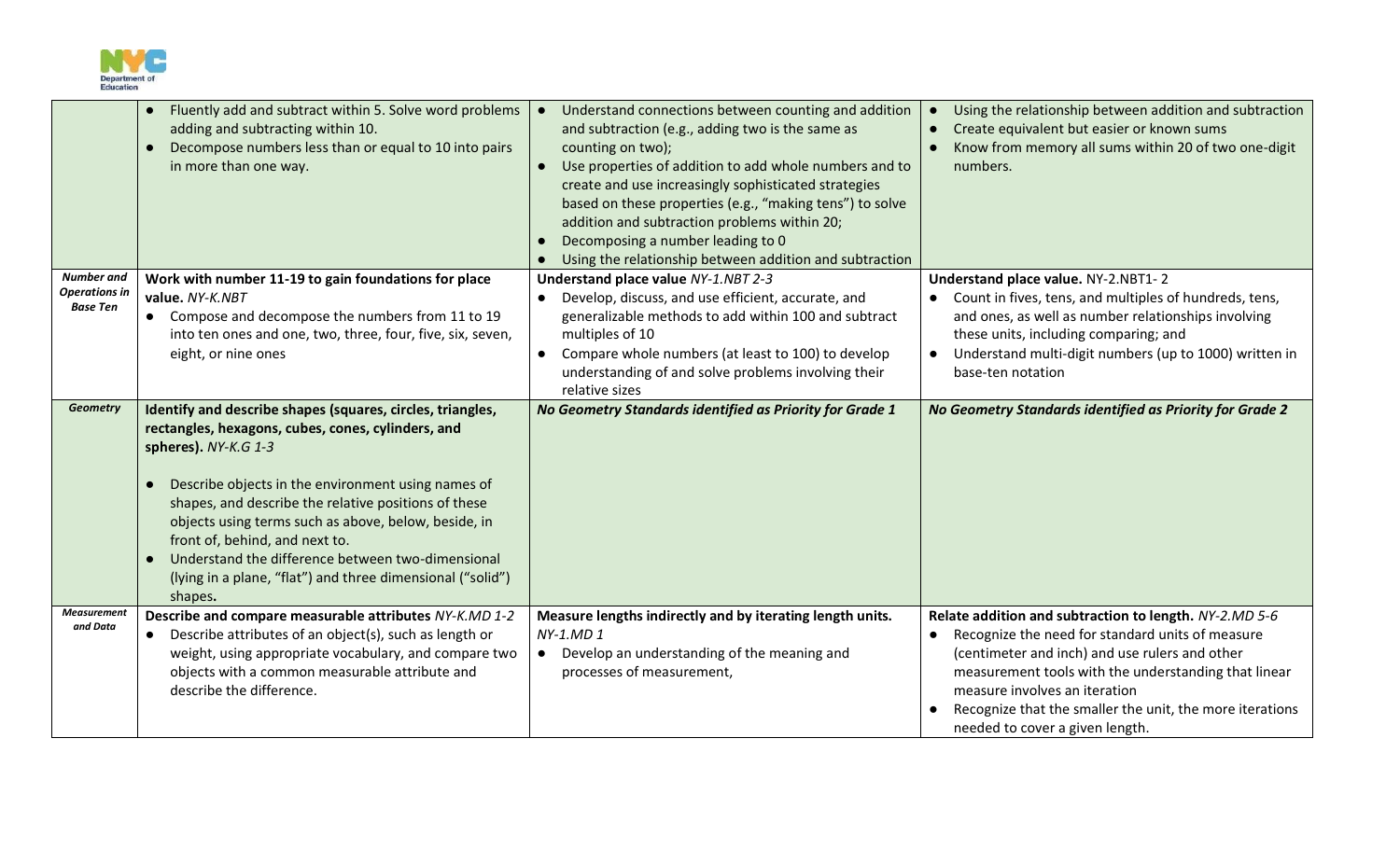

| Classify objects and count the number of objects in each |  |
|----------------------------------------------------------|--|
| category NY-K.MD 3-4                                     |  |
| Classify objects into categories; count the objects in   |  |
| each category and sort the categories by count.          |  |
| Explore coins (pennies, nickels, dimes, and quarters)    |  |
| and begin identifying pennies and dimes.                 |  |

K -2 Resources:

[Achieve the Core Priority Learning](https://achievethecore.org/content/upload/2020%E2%80%9321%20Priority%20Instructional%20Content%20in%20ELA%20Literacy%20and%20Mathematics_June%202020.pdf) [NYS Next Generation Mathematics Learning Standards](http://www.nysed.gov/common/nysed/files/programs/curriculum-instruction/nys-next-generation-mathematics-p-12-standards.pdf)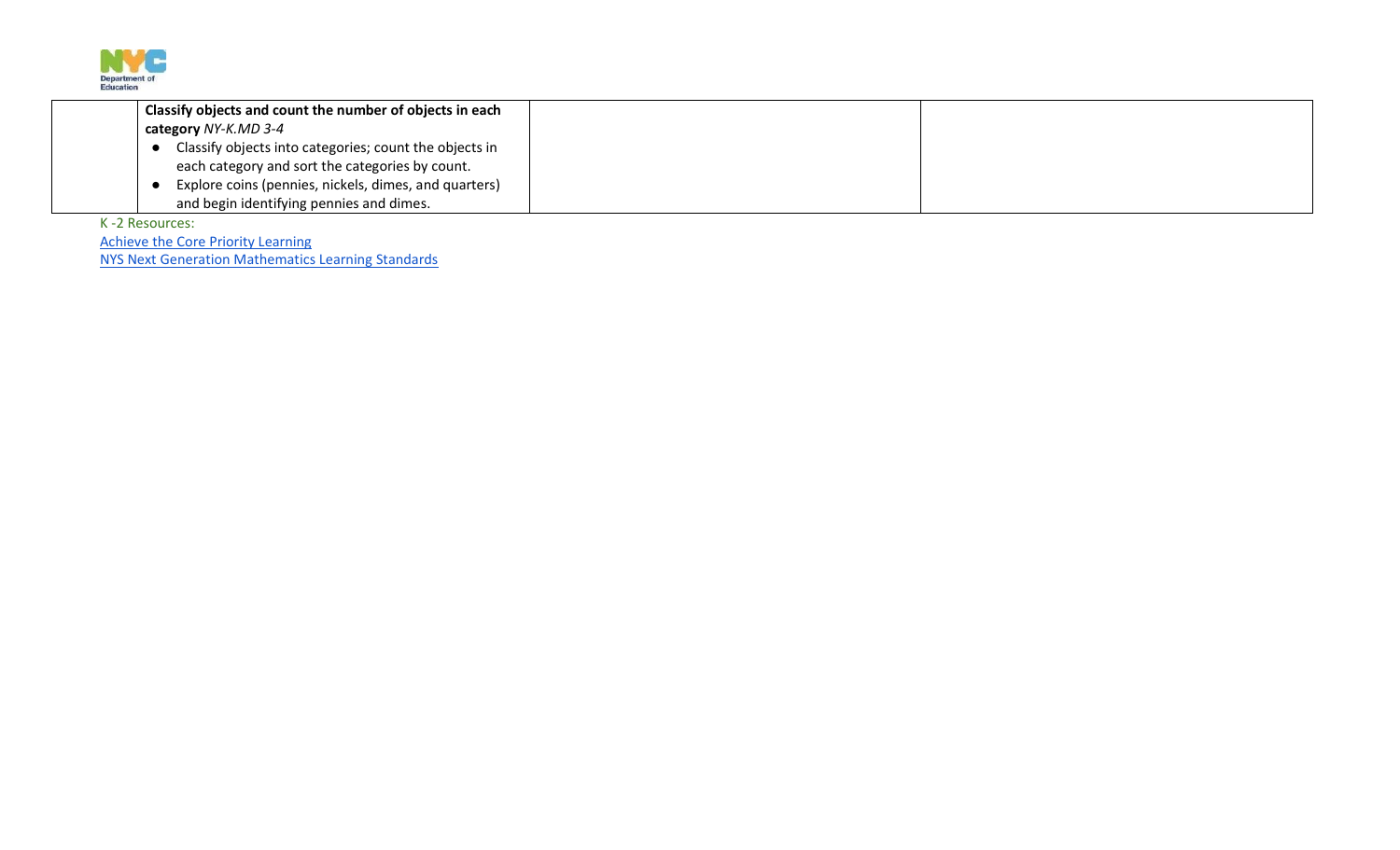

# **Priority Learning for Mathematics:** Grades 3 - 5

| Priority                                                        | <b>Core Skills, Knowledge and Understandings</b>                                                                                                                                                                                                                                                                                                                                                                                                                                                                                                                                                                                                                                                                                                                                                                                                                                                                                                                                                                                                                                                                                                                                                                                                                                                                                                                                                           |                                                                                                                                                                                                                                                                                                                                                                                                                                                                                                                                                                                                                                                                                       |                                                                                             |
|-----------------------------------------------------------------|------------------------------------------------------------------------------------------------------------------------------------------------------------------------------------------------------------------------------------------------------------------------------------------------------------------------------------------------------------------------------------------------------------------------------------------------------------------------------------------------------------------------------------------------------------------------------------------------------------------------------------------------------------------------------------------------------------------------------------------------------------------------------------------------------------------------------------------------------------------------------------------------------------------------------------------------------------------------------------------------------------------------------------------------------------------------------------------------------------------------------------------------------------------------------------------------------------------------------------------------------------------------------------------------------------------------------------------------------------------------------------------------------------|---------------------------------------------------------------------------------------------------------------------------------------------------------------------------------------------------------------------------------------------------------------------------------------------------------------------------------------------------------------------------------------------------------------------------------------------------------------------------------------------------------------------------------------------------------------------------------------------------------------------------------------------------------------------------------------|---------------------------------------------------------------------------------------------|
| Learning:                                                       |                                                                                                                                                                                                                                                                                                                                                                                                                                                                                                                                                                                                                                                                                                                                                                                                                                                                                                                                                                                                                                                                                                                                                                                                                                                                                                                                                                                                            | <b>Students will</b>                                                                                                                                                                                                                                                                                                                                                                                                                                                                                                                                                                                                                                                                  |                                                                                             |
| Domain                                                          | Grade 3                                                                                                                                                                                                                                                                                                                                                                                                                                                                                                                                                                                                                                                                                                                                                                                                                                                                                                                                                                                                                                                                                                                                                                                                                                                                                                                                                                                                    | Grade 4                                                                                                                                                                                                                                                                                                                                                                                                                                                                                                                                                                                                                                                                               | Grade 5                                                                                     |
| <b>Operations</b><br>and<br><b>Algebraic</b><br><b>Thinking</b> | Represent and solve problems involving multiplication and<br>division. NY-3.0A.1-4<br>Interpret whole number quotients and products of whole<br>$\bullet$<br>numbers<br>Develop an understanding of the meanings of<br>$\bullet$<br>multiplication and division of whole numbers through<br>activities involving equal-sized groups, arrays, and area<br>models<br>Understand properties of multiplication and the<br>relationship between multiplication and division. NY-<br>3.0A.5&6<br>Apply the commutative, associative, and distributive<br>property of multiplication to multiply and divide<br>Understand division as an unknown-factor problem<br>Multiply and divide within 100. NY-3.0A.7<br>Develop fluency with multiplication and division (fast,<br>accurate, flexible and with understanding) by comparing<br>a variety of solution strategies<br>Know from memory all products of two one-digit<br>numbers<br>Solve problems involving the four operations, and identify<br>and extend patterns in arithmetic. NY-3.0A.8<br>Solve two-step word problems with whole numbers and<br>$\bullet$<br>having whole-number answers using the four operations<br>Represent problems using equations or expressions with<br>$\bullet$<br>a letter representing the unknown quantity<br>Analyze, make sense of situations presented in word<br>$\bullet$<br>problems and persevere in solving them | Use the four operations with whole numbers to solve<br>problems. NY-4.0A.1-3<br>Interpret a multiplication equation as a comparison<br>$\bullet$<br>Solve multiplication and division situations as<br>$\bullet$<br>multiplicative comparisons<br>Use drawings and equations with a symbol for the<br>$\bullet$<br>unknown number<br>Solve multi-step word problems with whole numbers<br>with whole number answers using four operations<br>Solve division problems in which remainders must be<br>$\bullet$<br>interpreted<br>Represent problems using equations or expressions with<br>a letter standing for the unknown quantity<br>Assess reasonableness of answers<br>$\bullet$ | No Operations and Algebraic Thinking Standards identified as<br><b>Priority for Grade 5</b> |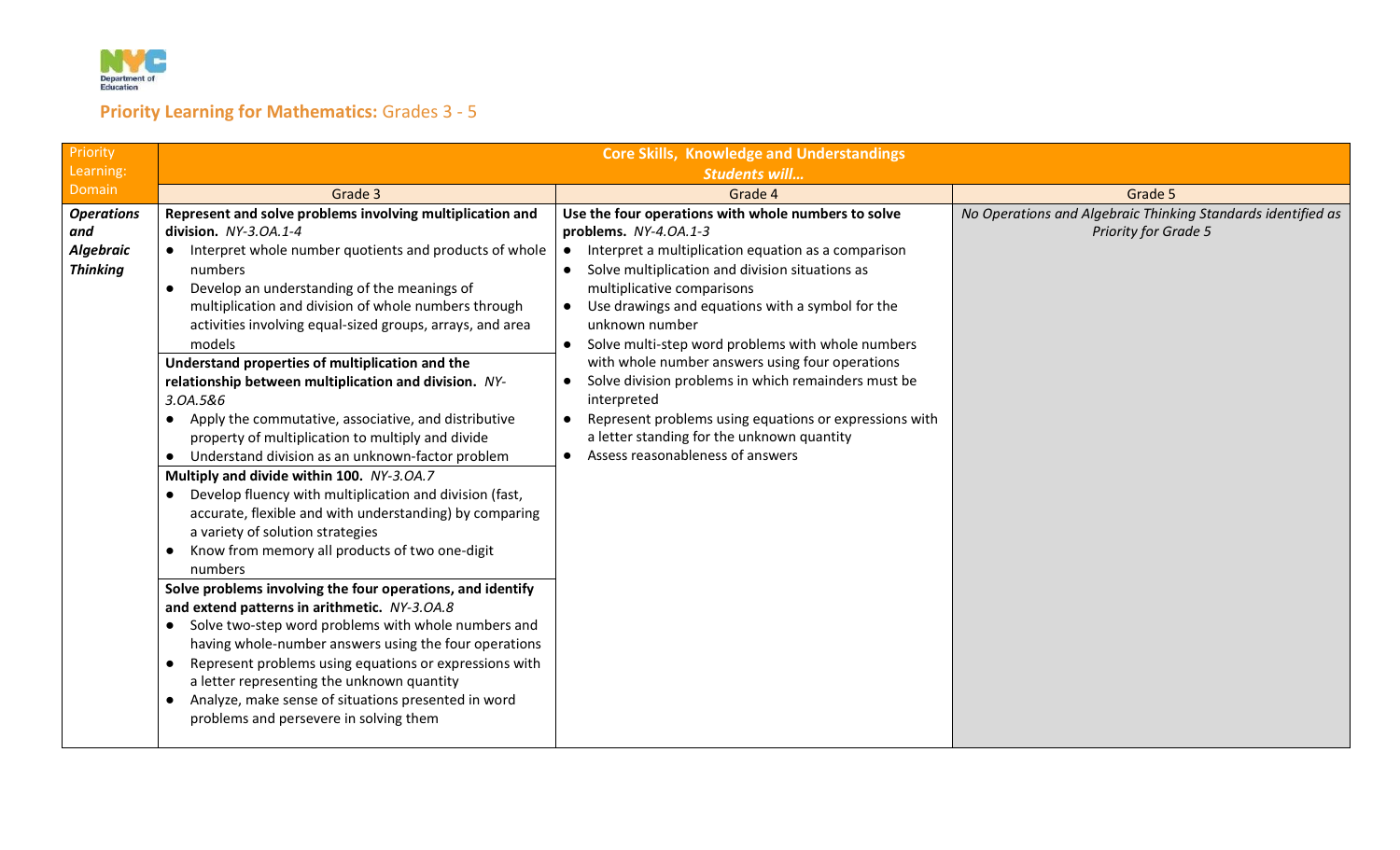

| <b>Number and</b>  | No Number and Operations in Base Ten Standards identified          | Generalize place value understanding for multi-digit whole                                                                                                                                                                                                                                                                                                                                                            | Understand the place value system NY-5.NBT.1-4                                                                                                                                                                                                                                                                                                                                                                                                                                                                                                                                                                                                                                                                                                                                                                                                                                                                                                                                                                                                                                                                                                                                 |
|--------------------|--------------------------------------------------------------------|-----------------------------------------------------------------------------------------------------------------------------------------------------------------------------------------------------------------------------------------------------------------------------------------------------------------------------------------------------------------------------------------------------------------------|--------------------------------------------------------------------------------------------------------------------------------------------------------------------------------------------------------------------------------------------------------------------------------------------------------------------------------------------------------------------------------------------------------------------------------------------------------------------------------------------------------------------------------------------------------------------------------------------------------------------------------------------------------------------------------------------------------------------------------------------------------------------------------------------------------------------------------------------------------------------------------------------------------------------------------------------------------------------------------------------------------------------------------------------------------------------------------------------------------------------------------------------------------------------------------|
| <b>Base Ten</b>    | as Priority for Grade 3                                            | numbers NY-4.NBT.1-3                                                                                                                                                                                                                                                                                                                                                                                                  | Recognize that in a multi-digit number, a digit in one                                                                                                                                                                                                                                                                                                                                                                                                                                                                                                                                                                                                                                                                                                                                                                                                                                                                                                                                                                                                                                                                                                                         |
| <b>Operations</b>  |                                                                    | Recognize that in a multi-digit whole number, a digit in<br>one place represents ten times what it represents in the<br>place to its right<br>Read, write multi-digit whole numbers using base-ten<br>numerals, number names, expanded form<br>Compare multi-digit numbers based on place value<br>meanings using $>$ , $<$ , $=$<br>Use place value understanding to round multi-digit whole<br>numbers to any place | place represents ten times as much as it represents in<br>the place to its right and 1/10 of what is represented in<br>the place to its left.<br>Read, write, and compare decimals to the thousandths<br>using base-ten numerals, number names, and expanded<br>form<br>Use place value understanding to round decimals to any<br>place<br>Use whole number exponents to denote powers of 10<br>$\bullet$<br>Explain patterns in the number of zeros of the product<br>when multiplying by powers of 10<br>Explain patterns in the placement of the decimal point<br>when a decimal is multiplied or divided by a power of 10<br>Perform operations with multi-digit whole numbers and<br>with decimals to the hundredths NY-5.NBT.5-7<br>Apply understandings of models for decimals, decimal<br>notation, and properties of operations to add and<br>subtract decimals to hundredths<br>Develop fluency with decimal computations to<br>hundredths, and make reasonable estimates of their<br>results<br>Use the relationship between decimals and fractions, as<br>well as the relationship between finite decimals and<br>whole numbers, to understand and explain why the |
|                    |                                                                    |                                                                                                                                                                                                                                                                                                                                                                                                                       | procedures for multiplying and dividing finite decimals<br>make sense                                                                                                                                                                                                                                                                                                                                                                                                                                                                                                                                                                                                                                                                                                                                                                                                                                                                                                                                                                                                                                                                                                          |
| <b>Number</b> and  | Develop understanding of fractions as numbers NY-3.NF.1-3          | Extend understanding of fraction equivalence and ordering                                                                                                                                                                                                                                                                                                                                                             | Use equivalent fractions as a strategy to add, subtract                                                                                                                                                                                                                                                                                                                                                                                                                                                                                                                                                                                                                                                                                                                                                                                                                                                                                                                                                                                                                                                                                                                        |
| <b>Operations-</b> | Develop an understanding of fractions, beginning with<br>$\bullet$ | NY-4.NF.1-2                                                                                                                                                                                                                                                                                                                                                                                                           | fractions NY-5.NF.1-2                                                                                                                                                                                                                                                                                                                                                                                                                                                                                                                                                                                                                                                                                                                                                                                                                                                                                                                                                                                                                                                                                                                                                          |
| <b>Fractions</b>   | unit fractions                                                     | Explain why a fraction is equivalent to a fraction by using                                                                                                                                                                                                                                                                                                                                                           | • Add and subtract fractions with unlike denominators by                                                                                                                                                                                                                                                                                                                                                                                                                                                                                                                                                                                                                                                                                                                                                                                                                                                                                                                                                                                                                                                                                                                       |
|                    | View fractions in general as being built out of unit               | visual fraction models                                                                                                                                                                                                                                                                                                                                                                                                | replacing given fractions with equivalent fractions                                                                                                                                                                                                                                                                                                                                                                                                                                                                                                                                                                                                                                                                                                                                                                                                                                                                                                                                                                                                                                                                                                                            |
|                    | fractions, and use fractions along with visual fraction            | Recognize and generate equivalent fractions                                                                                                                                                                                                                                                                                                                                                                           | Solve word problems involving addition and subtraction                                                                                                                                                                                                                                                                                                                                                                                                                                                                                                                                                                                                                                                                                                                                                                                                                                                                                                                                                                                                                                                                                                                         |
|                    | models to represent parts of a whole                               |                                                                                                                                                                                                                                                                                                                                                                                                                       | of fractions referring to the same whole                                                                                                                                                                                                                                                                                                                                                                                                                                                                                                                                                                                                                                                                                                                                                                                                                                                                                                                                                                                                                                                                                                                                       |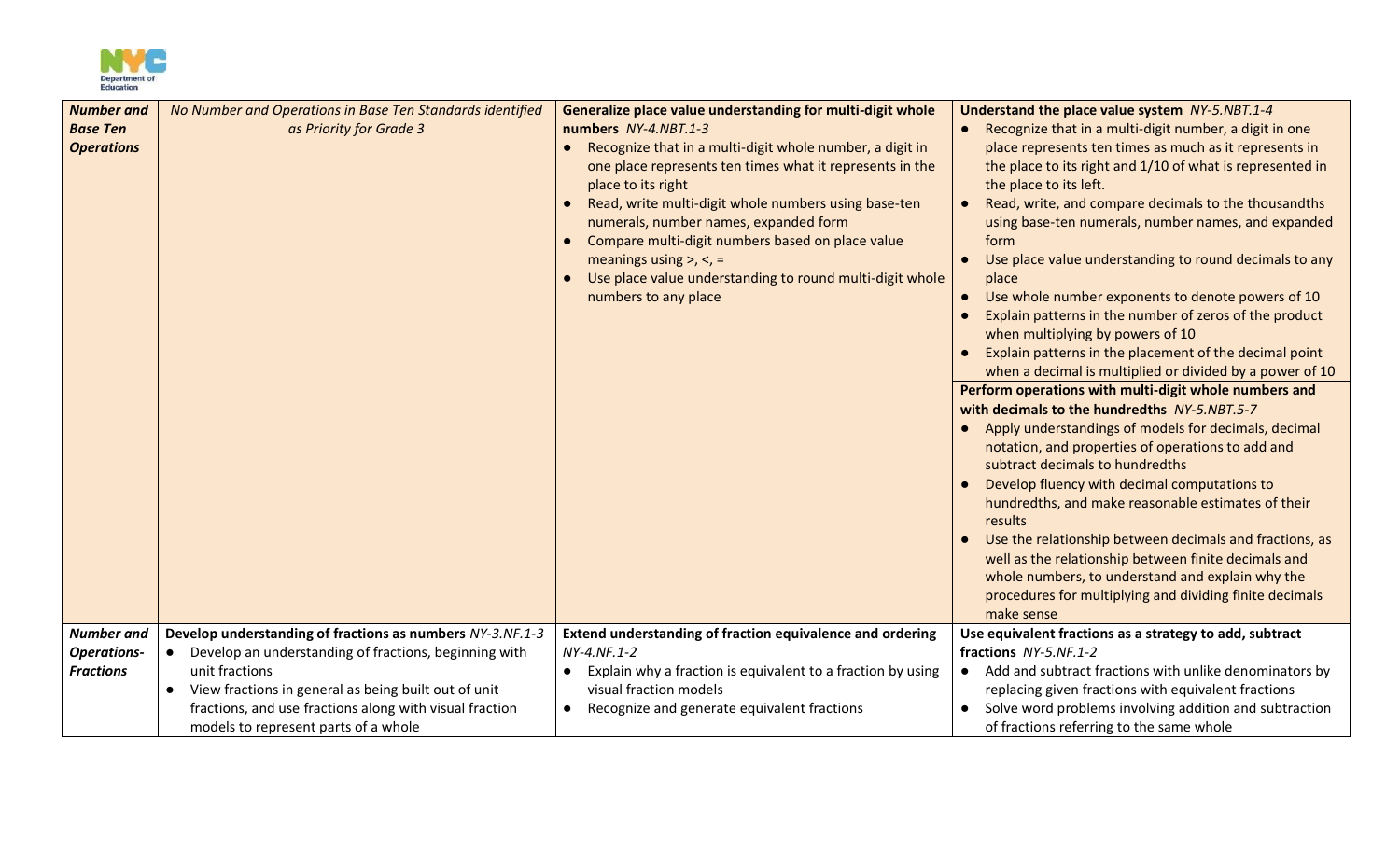

|                                 | Understand that the size of a fractional part is relative to<br>the size of the whole<br>Use fractions to represent numbers equal to, less than,<br>and greater than one<br>Solve problems that involve comparing fractions by using | Compare fractions with different numerators and<br>denominators<br>Recognize that comparisons are valid only when the two<br>fractions refer to the same whole<br>Understand decimal notation for fractions, and compare                                                                                                                                                   | Use benchmark fractions and number sense of fractions<br>to estimate mentally and assess the reasonableness of<br>answers<br>Apply and extend previous understandings of multiplication                                                                                                                                                                                                                                                                                                                                                                                                                                     |
|---------------------------------|--------------------------------------------------------------------------------------------------------------------------------------------------------------------------------------------------------------------------------------|----------------------------------------------------------------------------------------------------------------------------------------------------------------------------------------------------------------------------------------------------------------------------------------------------------------------------------------------------------------------------|-----------------------------------------------------------------------------------------------------------------------------------------------------------------------------------------------------------------------------------------------------------------------------------------------------------------------------------------------------------------------------------------------------------------------------------------------------------------------------------------------------------------------------------------------------------------------------------------------------------------------------|
|                                 | visual fraction models and strategies based on noticing<br>equal numerators or denominators                                                                                                                                          | decimal fractions NY-4.NF.5-7<br>Express a fraction with denominator 10 as an equivalent<br>fraction with denominator 100<br>Use knowledge of such equivalence to add two fractions<br>with respective denominators 10 and 100<br>Use decimal notation for fractions with denominators 10<br>or 100<br>Compare two decimals to hundredths by reasoning about<br>their size | and division to multiply and divide fractions NY-5.NF.3-7<br>Interpret a fraction as division of the numerator by the<br>denominator<br>Apply and extend previous understandings of<br>multiplication to multiply a fraction by a whole number<br>or fraction<br>Interpret multiplication as scaling<br>Solve real world problems involving multiplication of<br>fractions and mixed numbers through the use of visual<br>fraction models or equations to represent the problem<br>Apply and extend previous understandings of division to<br>divide unit fractions by whole numbers and whole<br>numbers by unit fractions |
| <b>Geometry</b>                 |                                                                                                                                                                                                                                      | No Geometry Standards identified as Priority for Grades 3-5                                                                                                                                                                                                                                                                                                                |                                                                                                                                                                                                                                                                                                                                                                                                                                                                                                                                                                                                                             |
| <b>Measuremen</b><br>t and Data | No Measurement and Data Standards identified as Priority for Grades 3-5                                                                                                                                                              |                                                                                                                                                                                                                                                                                                                                                                            |                                                                                                                                                                                                                                                                                                                                                                                                                                                                                                                                                                                                                             |

3 - 5 Resources:

- [Achieve the Core Priority Learning](https://achievethecore.org/content/upload/2020%E2%80%9321%20Priority%20Instructional%20Content%20in%20ELA%20Literacy%20and%20Mathematics_June%202020.pdf)
- [NYS Next Generation Mathematics Learning Standards](http://www.nysed.gov/common/nysed/files/programs/curriculum-instruction/nys-next-generation-mathematics-p-12-standards.pdf)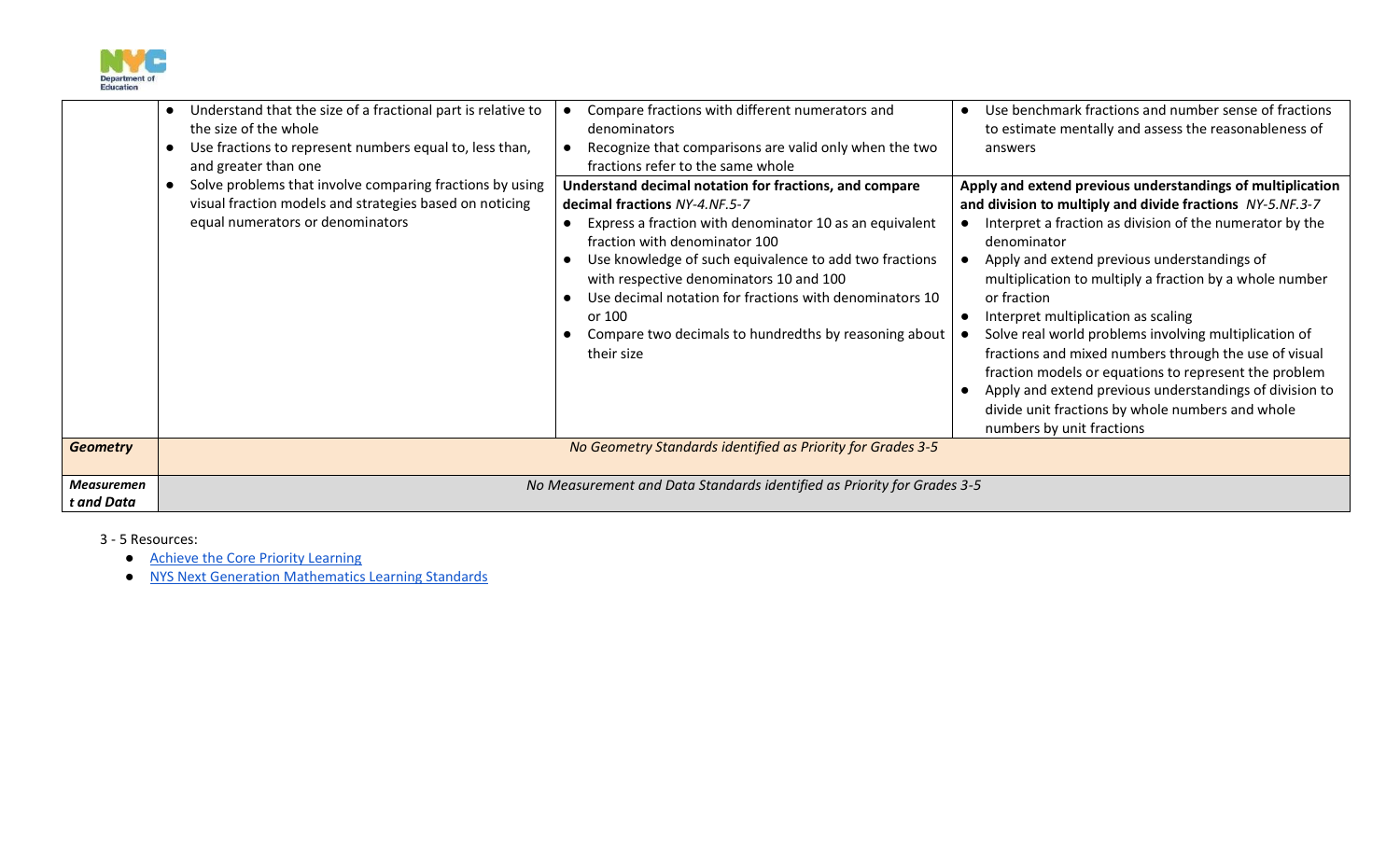

# **Priority Learning for Mathematics: Grades 6 - 8**

| Priority<br><b>Learning</b>                        | <b>Core Skills, Knowledge and Understandings</b><br><b>Students will</b>                                                                                                                                                                                                                                                                                                                                                                                                                                                                                                                                                                                                                     |                                                                                                                                                                                                                                                                                                                                                                                                                                                                                                                                                                                                                                                                                                                                                                                                       |                                    |
|----------------------------------------------------|----------------------------------------------------------------------------------------------------------------------------------------------------------------------------------------------------------------------------------------------------------------------------------------------------------------------------------------------------------------------------------------------------------------------------------------------------------------------------------------------------------------------------------------------------------------------------------------------------------------------------------------------------------------------------------------------|-------------------------------------------------------------------------------------------------------------------------------------------------------------------------------------------------------------------------------------------------------------------------------------------------------------------------------------------------------------------------------------------------------------------------------------------------------------------------------------------------------------------------------------------------------------------------------------------------------------------------------------------------------------------------------------------------------------------------------------------------------------------------------------------------------|------------------------------------|
| Domain                                             | Grade 6                                                                                                                                                                                                                                                                                                                                                                                                                                                                                                                                                                                                                                                                                      | Grade 7                                                                                                                                                                                                                                                                                                                                                                                                                                                                                                                                                                                                                                                                                                                                                                                               | Grade 8                            |
| <b>Ratios and</b><br>Proportional<br>Relationships | Understand ratio concepts and use ratio reasoning to<br>solve problems. NY-6.RP.1 - 3<br>Use reasoning about multiplication and division to solve<br>ratio and rate problems about quantities;<br>Connect understanding of multiplication and division<br>$\bullet$<br>with ratios and rates by viewing equivalent ratios and<br>rates as deriving from, and extending, pairs of rows (or<br>columns) in the multiplication table, and by analyzing<br>simple drawings that indicate the relative size of<br>quantities; and<br>Expand the scope of problems for which they can use<br>$\bullet$<br>multiplication and division to solve problems, and they<br>connect ratios and fractions. | Analyze proportional relationships and use them to solve<br>real-world and mathematical problems. NY-7.RP.1-3<br>Extend their understanding of ratios and develop<br>understanding of proportionality to solve single- and<br>multi-step problems;<br>• Use their understanding of ratios and proportionality to<br>solve a wide variety of percent problems;<br>Solve problems about scale drawings by relating<br>$\bullet$<br>corresponding lengths between the objects or by using<br>the fact that relationships of lengths within an object<br>are preserved in similar objects;<br>Graph proportional relationships and understand the<br>unit rate informally as a measure of the steepness of<br>the related line; and<br>Distinguish proportional relationships from other<br>relationships | No RP standards in Grade 8         |
| <b>The</b><br><b>Number</b><br><b>System</b>       | Apply and extend previous understandings of<br>multiplication and division to divide fractions by fractions.<br>NY-6.NS.1<br>Interpret and compute quotients of fractions, and solve<br>word problems involving division of fractions by<br>fractions.<br>Compute fluently with multi-digit numbers and find<br>common factors and multiples. NY-6.NS.4<br>Find the greatest common factor of two whole<br>numbers less than or equal to 100. Use the distributive                                                                                                                                                                                                                           | Apply and extend previous understandings of operations<br>with fractions to add, subtract, multiply, and divide<br>rational numbers. NY-7.NS.1-3<br>Apply and extend previous understandings of addition<br>and subtraction to add and subtract rational numbers.<br>Represent addition and subtraction on a horizontal or<br>vertical number line.<br>Apply and extend previous understandings of<br>multiplication and division and of fractions to multiply<br>and divide rational numbers.                                                                                                                                                                                                                                                                                                        | No 8th grade NS priority standards |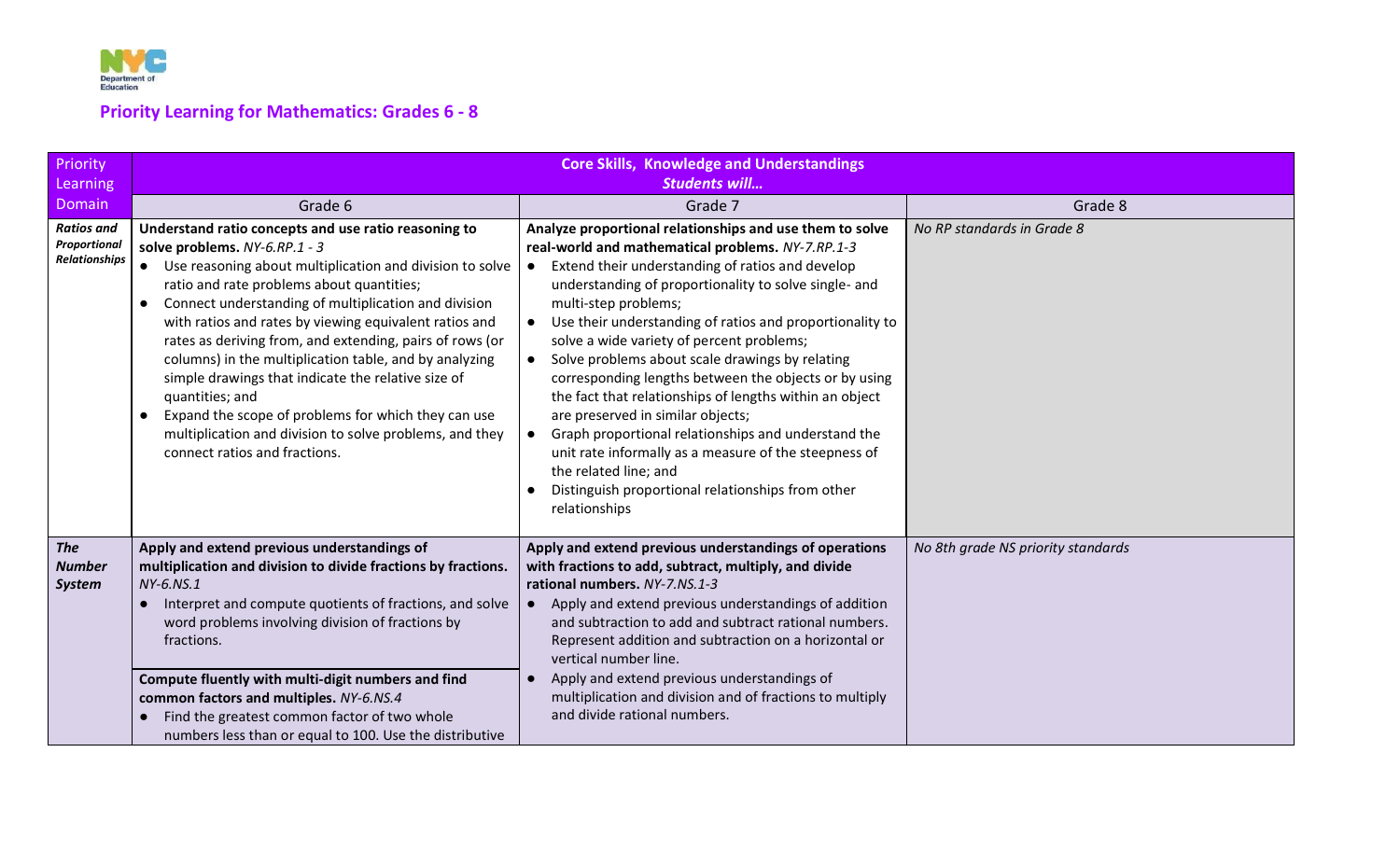

|                                                          | property to express a sum of two whole numbers 1-<br>100 with a common factor as a multiple of a sum of two<br>whole numbers with no common factor other than 1.<br>Find the least common multiple of two whole numbers                                                                                                                                                                                                                                                                                                                                                                                                                            | • Solve real-world and mathematical problems involving<br>the four operations with rational numbers.                                                                                                                                                                                                                                                                                   |                                                                                                                                                                                                                                                                                                                                                                                                                                                                                                                |
|----------------------------------------------------------|----------------------------------------------------------------------------------------------------------------------------------------------------------------------------------------------------------------------------------------------------------------------------------------------------------------------------------------------------------------------------------------------------------------------------------------------------------------------------------------------------------------------------------------------------------------------------------------------------------------------------------------------------|----------------------------------------------------------------------------------------------------------------------------------------------------------------------------------------------------------------------------------------------------------------------------------------------------------------------------------------------------------------------------------------|----------------------------------------------------------------------------------------------------------------------------------------------------------------------------------------------------------------------------------------------------------------------------------------------------------------------------------------------------------------------------------------------------------------------------------------------------------------------------------------------------------------|
| Expressions,<br>Equations,<br>and<br><b>Inequalities</b> | less than or equal to 12.<br>Apply and extend previous understandings of arithmetic<br>to algebraic expressions NY-6.EE.1 - 9<br>Write expressions and equations that correspond to<br>given situations, using variables to represent an<br>unknown and describe relationships between<br>quantities;<br>Understand that expressions in different forms can be<br>$\bullet$<br>equivalent, and use the properties of operations to<br>rewrite and evaluate expressions in equivalent forms;<br>and<br>Use properties of operations and the idea of<br>maintaining the equality of both sides of an equation to<br>solve simple one-step equations. | Use properties of operations to generate equivalent<br>expression. NY-7.EE.1-2<br>• Add, subtract, factor, and expand linear expressions<br>with rational coefficients by applying the properties of<br>operations.<br>Understand that rewriting an expression in different<br>forms in real-world and mathematical problems can<br>reveal and explain how the quantities are related. | Work with radicals and integer exponents. NY-8.EE.1 -2<br>Know and apply the properties of integer exponents to<br>$\bullet$<br>generate equivalent numerical expressions.<br>• Use square root and cube root symbols to represent<br>solutions to equations of the form $x2 = p$ and $x3 = p$ ,<br>where p is a positive rational number. Know square<br>roots of perfect squares up to 225 and cube roots of<br>perfect cubes up to 125. Know that the square root of a<br>non-perfect square is irrational. |
|                                                          |                                                                                                                                                                                                                                                                                                                                                                                                                                                                                                                                                                                                                                                    | Solve real-life and mathematical problems using<br>numerical and algebraic expressions, equations, and<br>inequalities. NY-7.EE3.3-4                                                                                                                                                                                                                                                   | Understand the connections between proportional<br>relationships, lines, and linear equations. 8.EE 5 - 6                                                                                                                                                                                                                                                                                                                                                                                                      |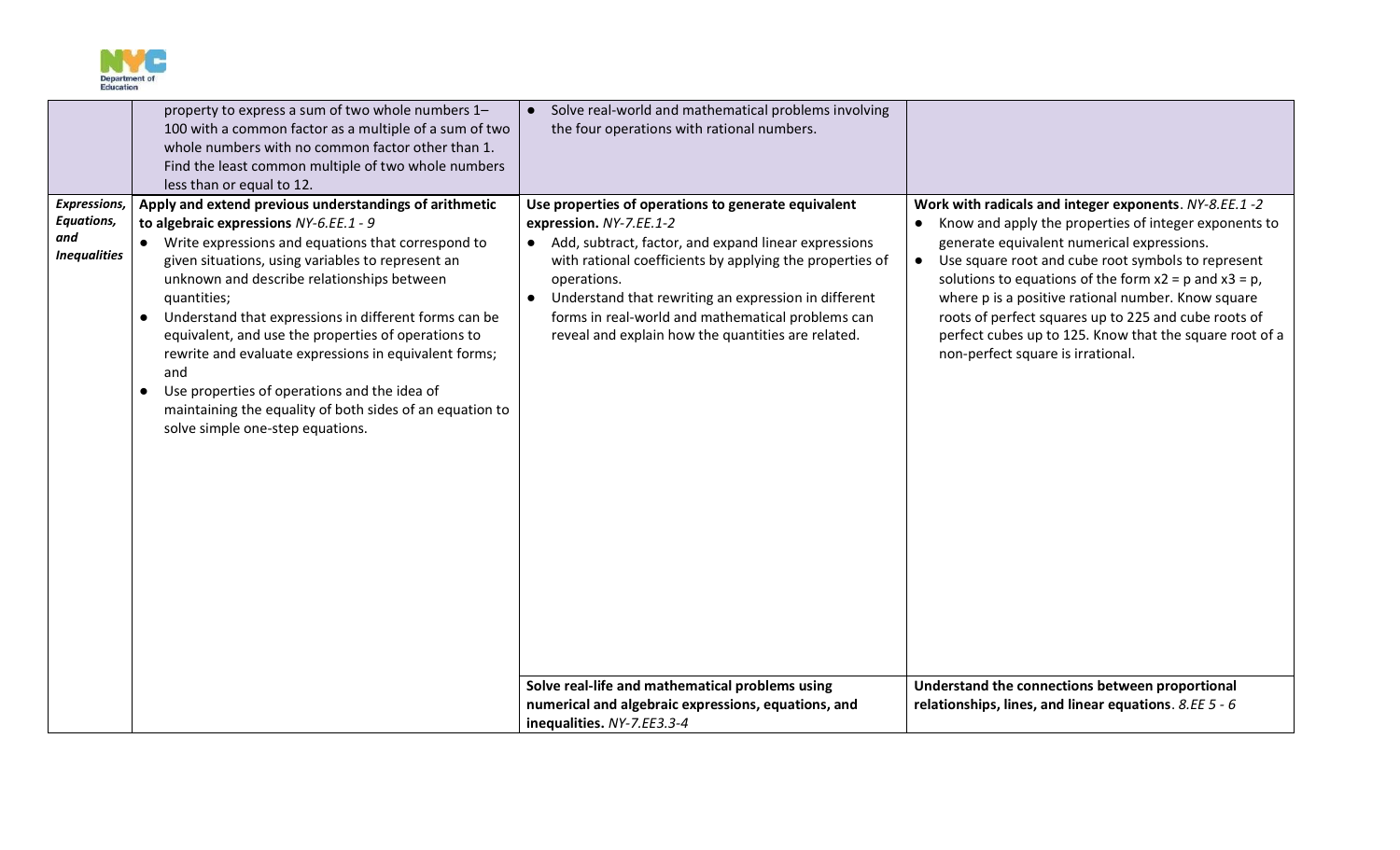

|                 |                                   | Solve multi-step real-world and mathematical problems<br>posed with positive and negative rational numbers in<br>any form (whole numbers, fractions, and decimals),<br>using tools strategically. Apply properties of operations<br>to calculate with numbers in any form; convert<br>between forms as appropriate. Assess the<br>reasonableness of answers using mental computation<br>and estimation strategies.<br>Use variables to represent quantities in a real-world or<br>mathematical problem, and construct simple equations<br>and inequalities to solve problems by reasoning about<br>the quantities. | Graph proportional relationships, interpreting the unit<br>rate as the slope of the graph. Compare two different<br>proportional relationships represented in different<br>ways.<br>Use similar triangles to explain why the slope m is the<br>$\bullet$<br>same between any two distinct points on a non-vertical<br>line in the coordinate plane; derive the equation $y = mx$<br>for a line through the origin and the equation $y = mx +$<br>b for a line intercepting the vertical axis at b.<br>Analyze and solve linear equations and pairs of<br>simultaneous linear equations. 8.EE 7 - 8<br>Solve linear equations in one variable.<br>Analyze and solve pairs of simultaneous linear<br>equations.                                                                                                                                    |
|-----------------|-----------------------------------|--------------------------------------------------------------------------------------------------------------------------------------------------------------------------------------------------------------------------------------------------------------------------------------------------------------------------------------------------------------------------------------------------------------------------------------------------------------------------------------------------------------------------------------------------------------------------------------------------------------------|--------------------------------------------------------------------------------------------------------------------------------------------------------------------------------------------------------------------------------------------------------------------------------------------------------------------------------------------------------------------------------------------------------------------------------------------------------------------------------------------------------------------------------------------------------------------------------------------------------------------------------------------------------------------------------------------------------------------------------------------------------------------------------------------------------------------------------------------------|
| <b>Geometry</b> | No 6th grade G priority standards | No 7th grade G priority standards                                                                                                                                                                                                                                                                                                                                                                                                                                                                                                                                                                                  | Understand congruence and similarity using physical<br>models, transparencies, or geometry software NY-8.G.4<br>and 5<br>Know that a two-dimensional figure is similar to<br>another if the corresponding angles are congruent and<br>the corresponding sides are in proportion. Equivalently,<br>two two-dimensional figures are similar if one is the<br>image of the other after a sequence of rotations,<br>reflections, translations, and dilations. Given two<br>similar two-dimensional figures, describe a sequence<br>that maps the similarity between them on the<br>coordinate plane.<br>Use informal arguments to establish facts about the<br>angle sum and exterior angle of triangles, about the<br>angles created when parallel lines are cut by a<br>transversal, and the angle-angle criterion for similarity<br>of triangles. |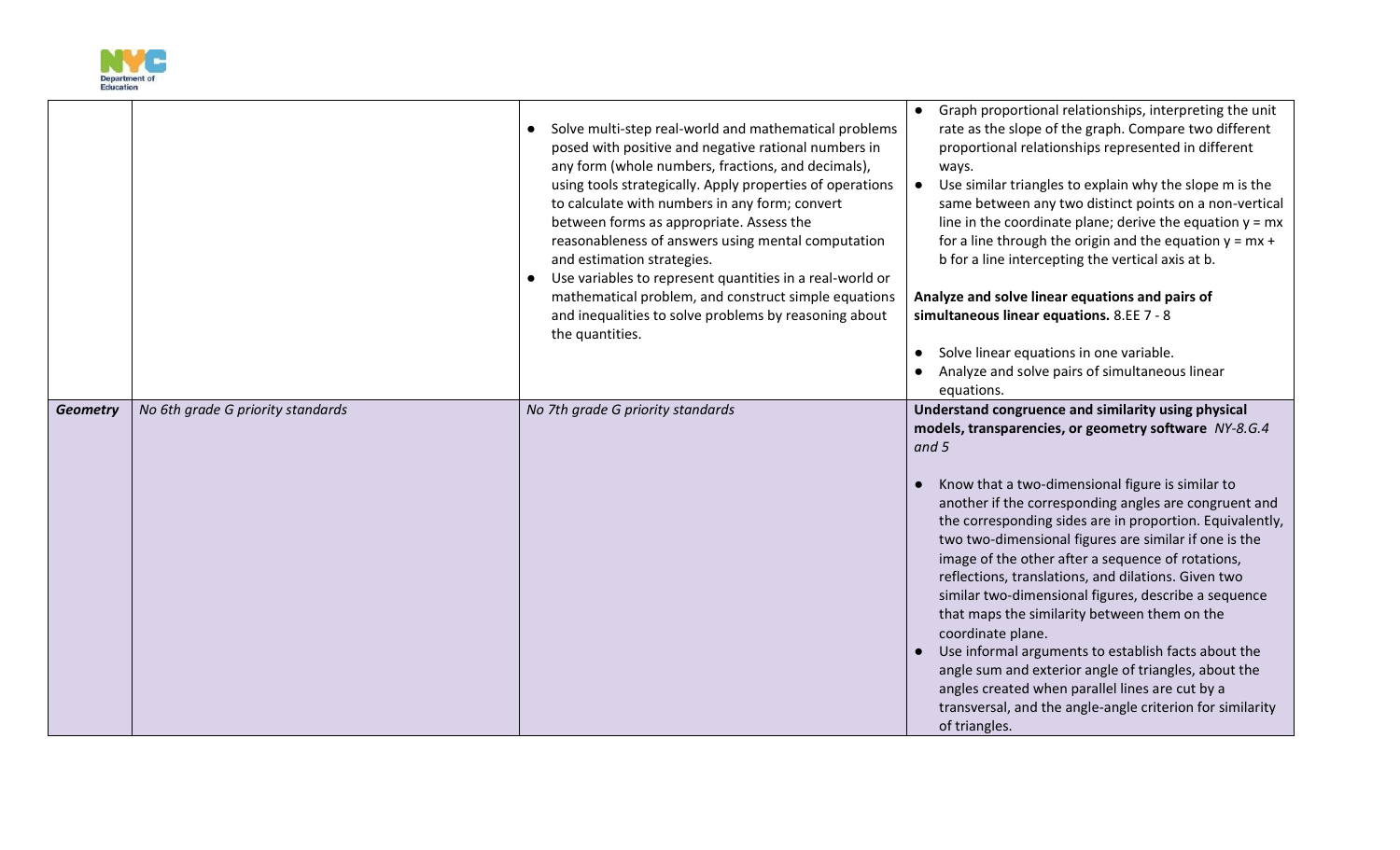

| <b>Statistics</b><br>and<br>Probability | No Statistics and Probability standards listed as priority |                                    |                                                                                                                                                                                                                                                                                                                                                                                                                                                                                                                                                                                                                                                                                                                                                                                                                                                                                                                                                                                                                                                                                                                                                                                                                              |
|-----------------------------------------|------------------------------------------------------------|------------------------------------|------------------------------------------------------------------------------------------------------------------------------------------------------------------------------------------------------------------------------------------------------------------------------------------------------------------------------------------------------------------------------------------------------------------------------------------------------------------------------------------------------------------------------------------------------------------------------------------------------------------------------------------------------------------------------------------------------------------------------------------------------------------------------------------------------------------------------------------------------------------------------------------------------------------------------------------------------------------------------------------------------------------------------------------------------------------------------------------------------------------------------------------------------------------------------------------------------------------------------|
| <b>Functions</b>                        | No function standards in 6th grade                         | No function standards in 7th grade | Define, evaluate, and compare functions.<br>NY-8 F.1-3<br>Understand that a function is a rule that assigns to each input exactly one output. The<br>graph of a function is the set of ordered pairs consisting of an input and the<br>corresponding output.<br>Compare properties of two functions each represented in a different way<br>(algebraically, graphically, numerically in tables, or by verbal descriptions).<br>Interpret the equation $y = mx + b$ as defining a linear function, whose graph is a straight<br>line. Recognize examples of functions that are linear and nonlinear.<br>Use functions to model relationships between quantities. NY-8.F.4 - 5<br>Construct a function to model a linear relationship between two quantities. Determine<br>the rate of change and initial value of the function from a description of a relationship<br>or from two $(x, y)$ values, including reading these from a table or from a graph.<br>Interpret the rate of change and initial value of a linear function in terms of the<br>situation it models, and in terms of its graph or a table of values.<br>Describe qualitatively the functional relationship between two quantities by analyzing<br>a graph. |

Middle School Math Citations: 6- [8 Priority Document](https://achievethecore.org/content/upload/2020%E2%80%9321%20Priority%20Instructional%20Content%20in%20ELA%20Literacy%20and%20Mathematics_June%202020.pdf) **[NGMLS](http://www.nysed.gov/common/nysed/files/programs/curriculum-instruction/nys-next-generation-mathematics-p-12-standards.pdf)**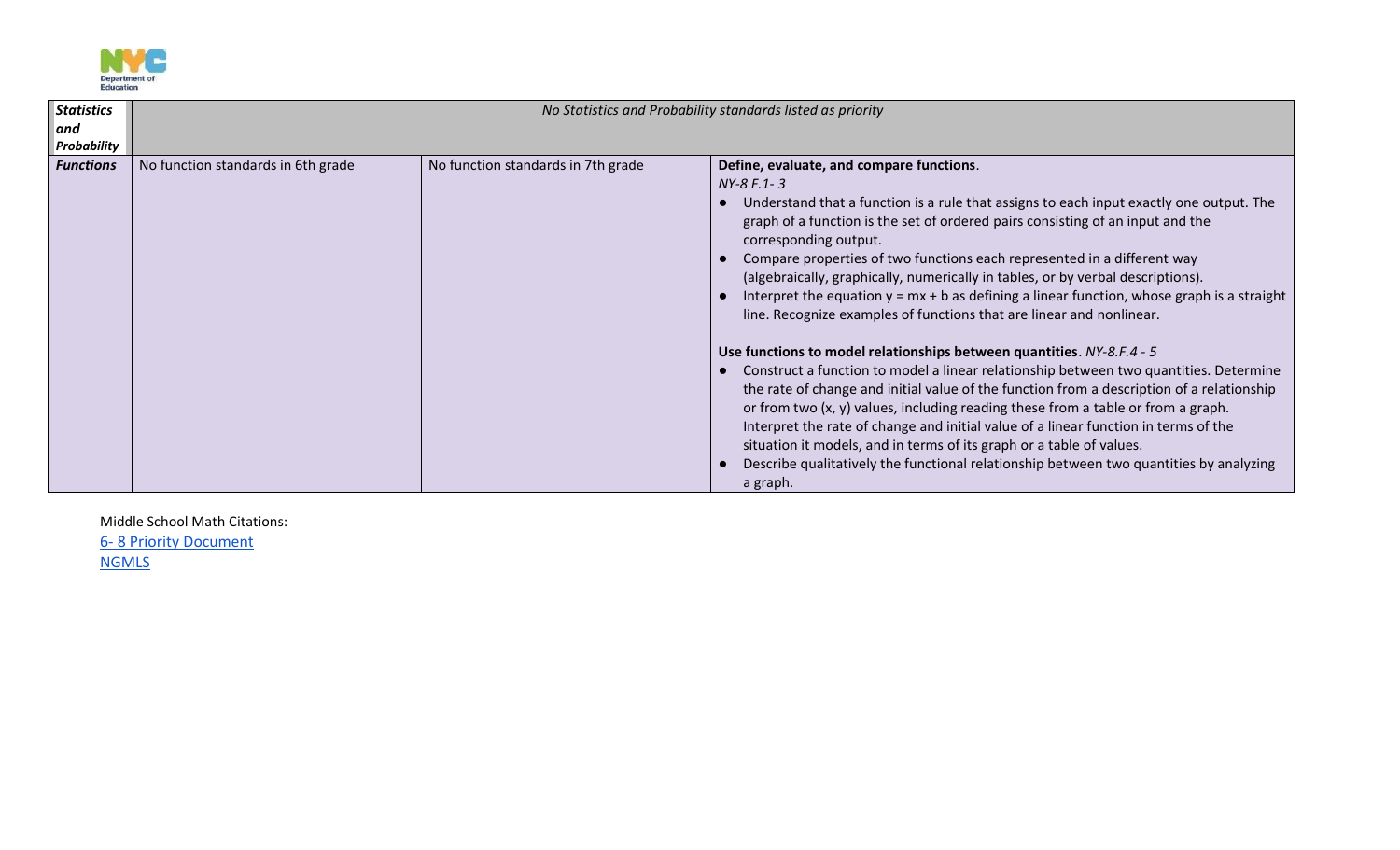

# **High School Courses: Algebra I, Algebra II and Geometry**

| <b>Conceptual</b><br><b>Category</b>                                             | <b>Core Skills, Knowledge and Understandings</b><br>Students will                                                                                                                                                                                                                                    |                                                                                                                                                                                                                                                                                                                                                                                                                                      |  |
|----------------------------------------------------------------------------------|------------------------------------------------------------------------------------------------------------------------------------------------------------------------------------------------------------------------------------------------------------------------------------------------------|--------------------------------------------------------------------------------------------------------------------------------------------------------------------------------------------------------------------------------------------------------------------------------------------------------------------------------------------------------------------------------------------------------------------------------------|--|
|                                                                                  | Algebra 1                                                                                                                                                                                                                                                                                            | Algebra 2                                                                                                                                                                                                                                                                                                                                                                                                                            |  |
| <b>Number</b> and<br><b>Quantity: The</b><br><b>Real Number</b><br><b>System</b> |                                                                                                                                                                                                                                                                                                      | Extend the properties of exponents to rational exponents AII-N.RN.1-2<br>Explore how the meaning of rational exponents follows from extending the properties<br>of integer exponents.<br>Convert between radical expressions and expressions with rational exponents using<br>the properties of exponents.                                                                                                                           |  |
| <b>Number and</b><br><b>Quantity:</b><br><b>Quantities</b>                       |                                                                                                                                                                                                                                                                                                      | Not in Algebra 2                                                                                                                                                                                                                                                                                                                                                                                                                     |  |
| Algebra:<br><b>Seeing</b><br>Structure in<br><b>Expressions</b>                  | Interpret the structure of expressions AI-A.SEE.1-2<br>Interpret expressions that represent a quantity in terms of its context.<br>$\bullet$<br>Recognize and use the structure of an expression to identify ways to rewrite it.                                                                     | Interpret the structure of expressions AII-A.SSE.2<br>Recognize and use the structure of an expression to identify ways to rewrite it.                                                                                                                                                                                                                                                                                               |  |
|                                                                                  | Write expressions in equivalent forms to reveal their characteristics AI-A.SSE.3<br>Choose and produce an equivalent form of an expression to reveal and explain<br>properties of the quantity represented by the expression.<br>Use the properties of exponents to rewrite exponential expressions. | Write expressions in equivalent forms to reveal their characteristics AII-A.SSE.3<br>Choose and produce an equivalent form of an expression to reveal and explain<br>properties of the quantity represented by the expression.<br>Factor quadratic expressions including leading coefficients other than 1 to reveal the<br>zeros of the function it defines.<br>Use the properties of exponents to rewrite exponential expressions. |  |
| Algebra:<br>Arithmetic with<br><b>Polynomials and</b>                            | Perform arithmetic operations on polynomials AI-A.APR.1<br>Add, subtract, and multiply polynomials and recognize that the result of the operation<br>is also a polynomial. This forms a system analogous to the integers.                                                                            |                                                                                                                                                                                                                                                                                                                                                                                                                                      |  |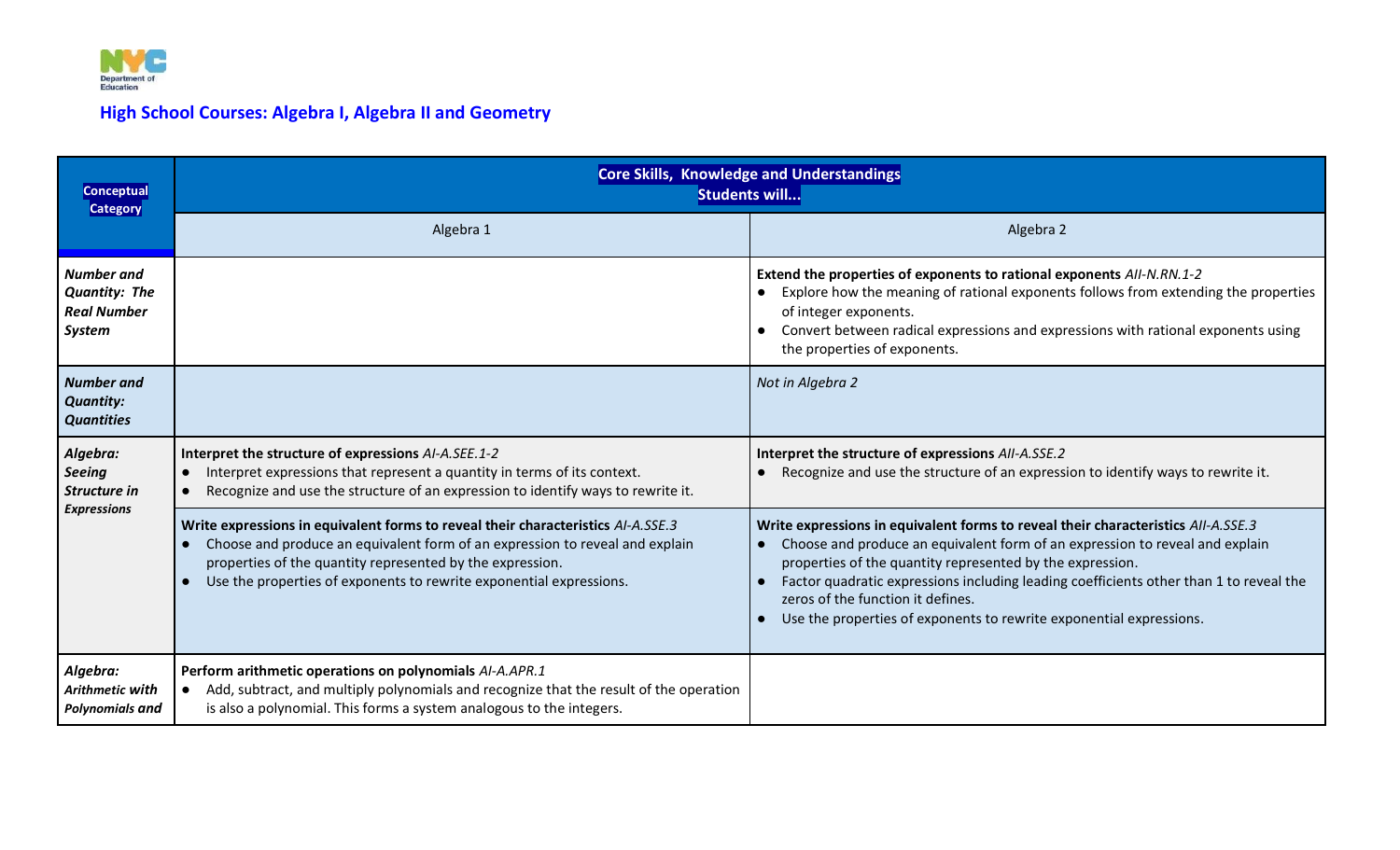

| <b>Rational</b><br><b>Expressions</b>                                            | Understand the relationship between zeros and factors of polynomials AI-A.APR.3<br>• Identify zeros of polynomial functions when suitable factorizations are available.                                                                                                                                                                                                                                                                                                                                                                                                   | Understand the relationship between zeros and factors of polynomials AII-A.APR.3<br>Identify zeros of polynomial functions when suitable factorizations are available.<br>Apply the Remainder Theorem: For a polynomial $p(x)$ and a number a, the remainder<br>$\bullet$<br>on division by $x - a$ is $p(a)$ , so $p(a) = 0$ if and only if $(x - a)$ is a factor of $p(x)$ .                                                                                                                                                 |
|----------------------------------------------------------------------------------|---------------------------------------------------------------------------------------------------------------------------------------------------------------------------------------------------------------------------------------------------------------------------------------------------------------------------------------------------------------------------------------------------------------------------------------------------------------------------------------------------------------------------------------------------------------------------|--------------------------------------------------------------------------------------------------------------------------------------------------------------------------------------------------------------------------------------------------------------------------------------------------------------------------------------------------------------------------------------------------------------------------------------------------------------------------------------------------------------------------------|
|                                                                                  |                                                                                                                                                                                                                                                                                                                                                                                                                                                                                                                                                                           | Rewrite rational expressions AII-A.APR.6<br>Rewrite rational expressions in different forms: Write $a(x)/b(x)$ in the form $q(x) +$<br>$r(x)/b(x)$ , where a(x), b(x), q(x), and r(x) are polynomials with the degree of r(x) less<br>than the degree of $b(x)$ .                                                                                                                                                                                                                                                              |
| Algebra:<br>Creating<br>Equations                                                | Create equations that describe numbers or relationships. AI-A.CED1-4<br>Create equations and inequalities in one variable to represent a real-world context.<br>Create equations and linear inequalities in two variables to represent a real-world<br>context.<br>Represent constraints by equations or inequalities, and by systems of equations<br>and/or inequalities, and interpret solutions as viable or non-viable options in a<br>modeling context.<br>Rewrite formulas to highlight a quantity of interest, using the same reasoning as<br>in solving equations | Create equations that describe numbers or relationships. All-A.CED.1<br>Create equations and inequalities in one variable to represent a real-world context.                                                                                                                                                                                                                                                                                                                                                                   |
| Algebra:<br><b>Reasoning with</b><br><b>Equations and</b><br><b>Inequalities</b> | Understand solving equations as a process of reasoning and explain the reasoning Al-<br>A. REI.1<br>Explain each step when solving a linear or quadratic equation as following from the<br>equality of numbers asserted at the previous step, starting from the assumption that<br>the original equation has a solution.<br>Construct a viable argument to justify a solution method.                                                                                                                                                                                     | Understand solving equations as a process of reasoning and explain the reasoning All-<br>$A. REI.1-2$<br>Explain each step when solving a linear or quadratic equation as following from the<br>equality of numbers asserted at the previous step, starting from the assumption that<br>the original equation has a solution.<br>Construct a viable argument to justify a solution method.<br>Solve rational and radical equations in one variable, identify extraneous solutions, and<br>$\bullet$<br>explain how they arise. |
|                                                                                  | Solve equations and inequalities in one variable AI-A.REI.3-4<br>Solve linear equations and inequalities in one variable, including equations with<br>$\bullet$<br>coefficients represented by letters.<br>Solve quadratic equations in one variable.<br>$\bullet$                                                                                                                                                                                                                                                                                                        | Solve equations and inequalities in one variable AII-A.REI.4<br>Solve quadratic equations in one variable.<br>$\bullet$                                                                                                                                                                                                                                                                                                                                                                                                        |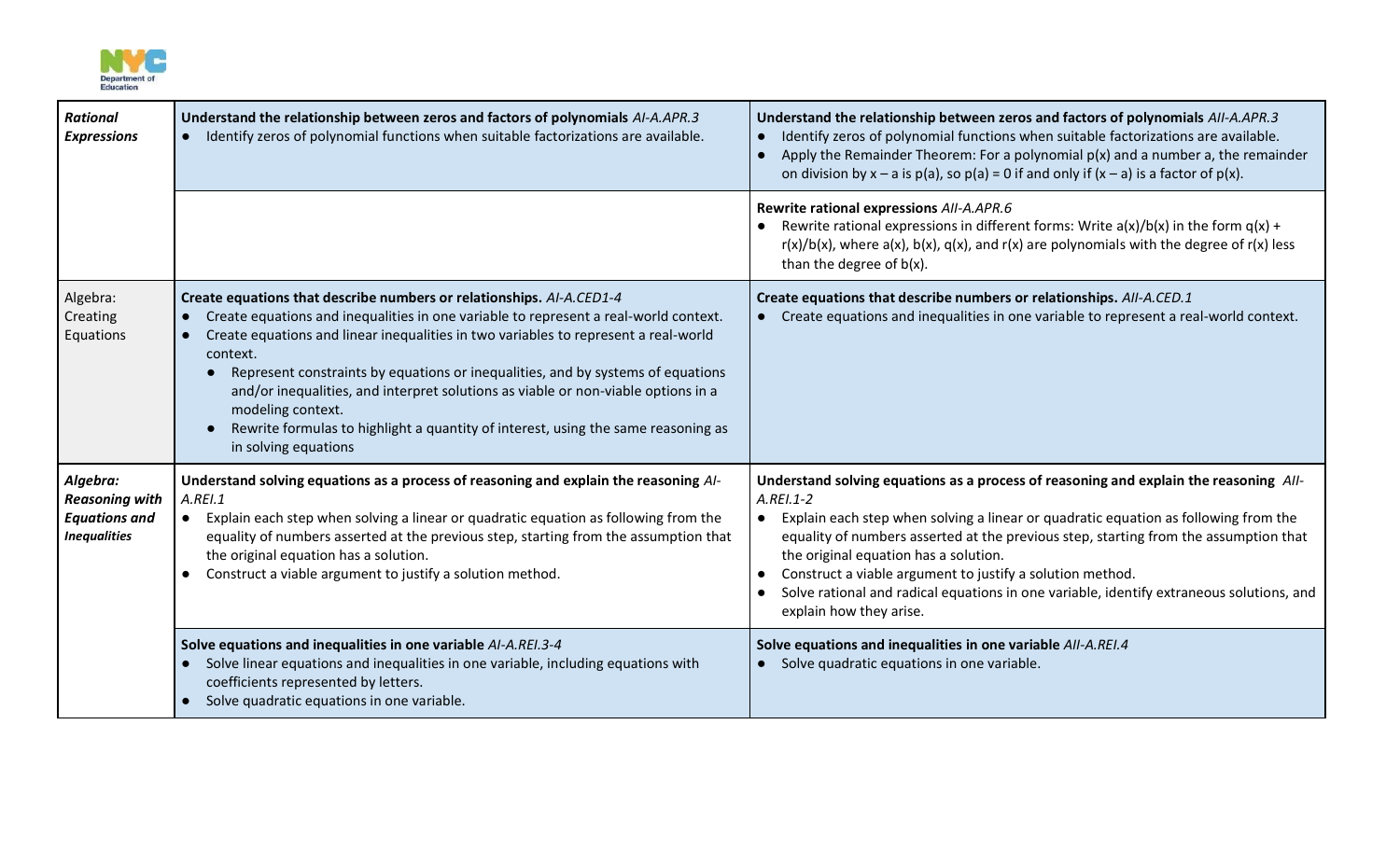

|                                                              | Solve systems of equations AI-A.REI.6-7<br>Solve systems of linear equations in two variables both algebraically and graphically.<br>$\bullet$<br>Solve a system, with rational solutions, consisting of a linear equation and a quadratic<br>$\bullet$<br>equation (parabolas only) in two variables algebraically and graphically.                                                                                                                                                                                                                                                                                                                                                                                                                                                                                                 |                                                                                                                                                                                                                                                                                                                                                                                                                                                                  |
|--------------------------------------------------------------|--------------------------------------------------------------------------------------------------------------------------------------------------------------------------------------------------------------------------------------------------------------------------------------------------------------------------------------------------------------------------------------------------------------------------------------------------------------------------------------------------------------------------------------------------------------------------------------------------------------------------------------------------------------------------------------------------------------------------------------------------------------------------------------------------------------------------------------|------------------------------------------------------------------------------------------------------------------------------------------------------------------------------------------------------------------------------------------------------------------------------------------------------------------------------------------------------------------------------------------------------------------------------------------------------------------|
|                                                              | Represent and solve equations and inequalities graphically AI-A.REI.10-12<br>Understand that the graph of an equation in two variables is the set of all its solutions<br>plotted in the coordinate plane.<br>Given the equations $y = f(x)$ and $y = g(x)$ :<br>$\bullet$<br>o recognize that each x-coordinate of the intersection(s) is the solution to the<br>equation $f(x) = g(x)$<br>o find the solutions approximately using technology to graph the functions or make<br>tables of values<br>o interpret the solution in context<br>Graph the solutions to a linear inequality in two variables as a half-plane (excluding<br>the boundary in the case of a strict inequality), and graph the solution set to a system<br>of linear inequalities in two variables as the intersection of the corresponding half-<br>planes. | Represent and solve equations and inequalities graphically AII-A.REI.11<br>Given the equations $y = f(x)$ and $y = g(x)$ :<br>o recognize that each x-coordinate of the intersection(s) is the solution to the<br>equation $f(x) = g(x)$<br>o find the solutions approximately using technology to graph the functions or make<br>tables of values<br>o find the solution of $f(x) < g(x)$ or $f(x) \le g(x)$ graphically<br>o interpret the solution in context |
| <b>Functions:</b><br><b>Interpreting</b><br><b>Functions</b> | Understand the concept of a function and use function notation AI-F.IF.1-3<br>Understand that a function from one set (called the domain) to another set (called the<br>range) assigns to each element of the domain exactly one element of the range. If f is<br>a function and x is an element of its domain, then $f(x)$ denotes the output of f<br>corresponding to the input x. The graph of f is the graph of the equation $y = f(x)$ . Use<br>function notation, evaluate functions for inputs in their domains, and interpret<br>statements that use function notation in terms of a context.<br>Recognize that a sequence is a function whose domain is a subset of the integers.                                                                                                                                           | Understand the concept of a function and use function notation AII-F.IF.3<br>Recognize that a sequence is a function whose domain is a subset of the integers.                                                                                                                                                                                                                                                                                                   |
|                                                              | Interpret functions that arise in applications in terms of the context AI-F.IF.4-6<br>(For a function that models a relationship between two quantities:)<br>Interpret key features of graphs and tables in terms of the quantities; and<br>$\bullet$<br>Sketch graphs showing key features given a verbal description of the relationship.<br>Determine the domain of a function from its graph and, where applicable, identify the<br>appropriate domain for a function in context.                                                                                                                                                                                                                                                                                                                                                | Interpret functions that arise in applications in terms of the context AII-F.IF.4-6<br>(For a function that models a relationship between two quantities:)<br>Interpret key features of graphs and tables in terms of the quantities; and<br>Sketch graphs showing key features given a verbal description of the relationship.<br>Calculate and interpret the average rate of change of a function over a specified<br>interval.                                |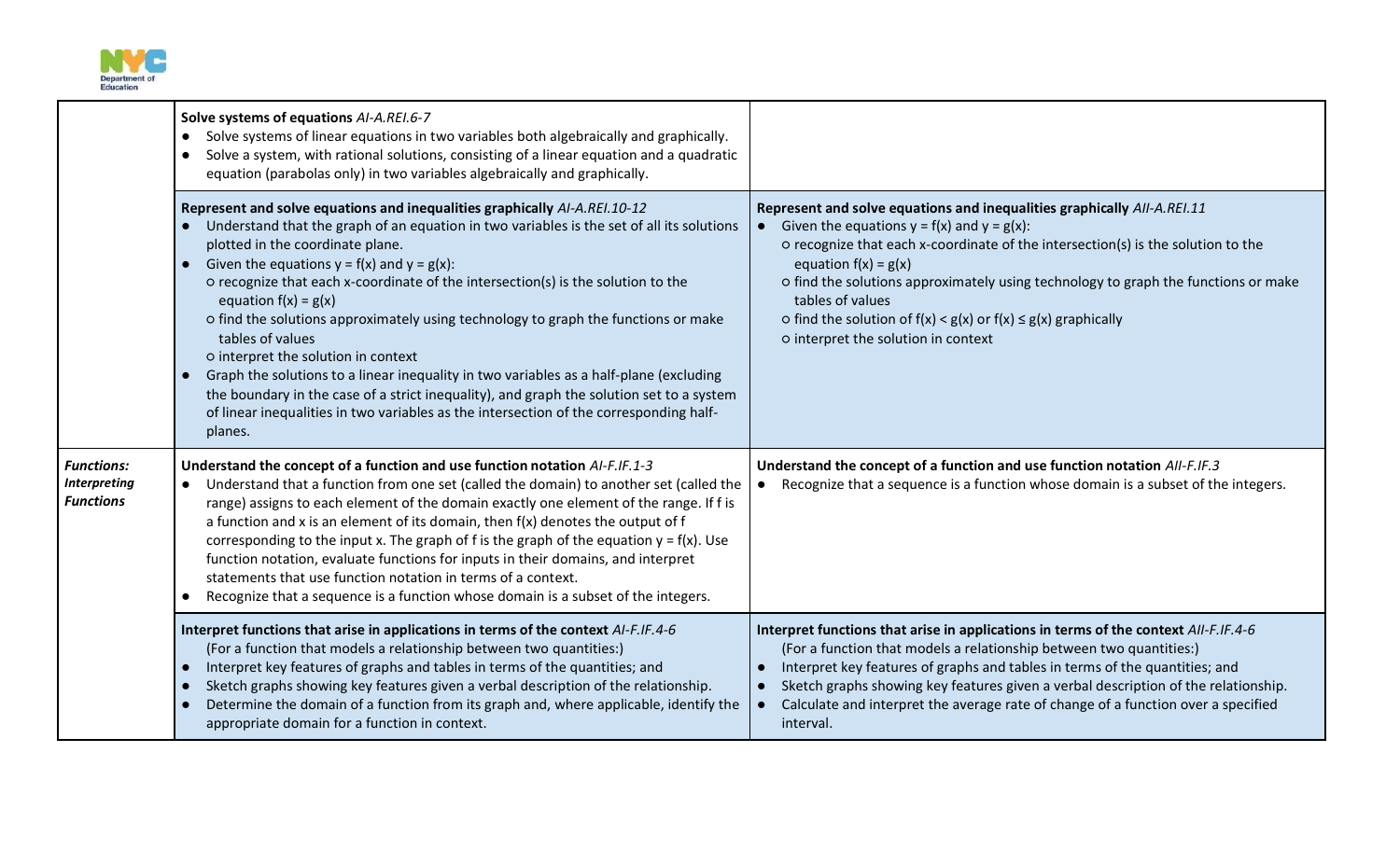

|                                                          | Calculate and interpret the average rate of change of a function over a specified<br>interval.                                                                                                                                                                                                                                                                                                                                                                                                                                                                                                                                                                                                                                                                                                                                                                                     |                                                                                                                                                                                                                                                                                                                                                                                                                                                                                                                                                                                                                                                                                                                                                                                                                                                                                                                              |
|----------------------------------------------------------|------------------------------------------------------------------------------------------------------------------------------------------------------------------------------------------------------------------------------------------------------------------------------------------------------------------------------------------------------------------------------------------------------------------------------------------------------------------------------------------------------------------------------------------------------------------------------------------------------------------------------------------------------------------------------------------------------------------------------------------------------------------------------------------------------------------------------------------------------------------------------------|------------------------------------------------------------------------------------------------------------------------------------------------------------------------------------------------------------------------------------------------------------------------------------------------------------------------------------------------------------------------------------------------------------------------------------------------------------------------------------------------------------------------------------------------------------------------------------------------------------------------------------------------------------------------------------------------------------------------------------------------------------------------------------------------------------------------------------------------------------------------------------------------------------------------------|
|                                                          | Analyze functions using different representations. AI-F.IF7-9<br>Graph functions and show key features of the graph by hand and by using technology<br>where appropriate.<br>Graph linear, quadratic, and exponential functions and show key features.<br>$\bullet$<br>Graph square root, and piecewise-defined functions, including step functions and<br>$\bullet$<br>absolute value functions and show key features.<br>Write a function in different but equivalent forms to reveal and explain different<br>properties of the function.<br>For a quadratic function, use an algebraic process to find zeros, maxima, minima, and<br>$\bullet$<br>symmetry of the graph, and interpret these in terms of context.<br>Compare properties of two functions each represented in a different way<br>(algebraically, graphically, numerically in tables, or by verbal descriptions) | Analyze functions using different representations. AII-F.IF7-9<br>Graph functions and show key features of the graph by hand and by using technology<br>where appropriate.<br>Graph polynomial functions identifying zeros when suitable factorizations are<br>available, and showing end behavior.<br>Graph cube root, exponential and logarithmic functions, showing intercepts and end<br>$\bullet$<br>behavior, and trigonometric functions, showing period, midline, and amplitude.<br>Write a function in different but equivalent forms to reveal and explain different<br>properties of the function.<br>Use properties of exponents to interpret exponential functions, and classify them as<br>representing exponential growth or decay.<br>Compare properties of two functions each represented in a different way<br>$\bullet$<br>(algebraically, graphically, numerically in tables, or by verbal descriptions) |
| <b>Functions:</b><br><b>Building</b><br><b>Functions</b> | Build a function that models a relationship between two quantities. AI-F.BF1<br>Write a function that describes a relationship between two quantities.<br>$\bullet$<br>Determine a function from context.<br>$\bullet$<br>Define a sequence explicitly or steps for calculation from a context.<br>$\bullet$                                                                                                                                                                                                                                                                                                                                                                                                                                                                                                                                                                       | Build a function that models a relationship between two quantities. All-F.BF1-2<br>Write a function that describes a relationship between two quantities.<br>Determine a function from context. Determine an explicit expression, a recursive<br>process, or steps for calculation from a context.<br>Combine standard function types using arithmetic operations.<br>Write arithmetic and geometric sequences both recursively and with an explicit<br>formula, use them to model situations, and translate between the two forms.                                                                                                                                                                                                                                                                                                                                                                                          |
|                                                          | Build new functions from existing functions. AI-F.BF3<br>Using $f(x) + k$ , $k f(x)$ , and $f(x + k)$ :<br>Identify the effect on the graph when replacing $f(x)$ by $f(x) + k$ , $k f(x)$ , and $f(x + k)$ for                                                                                                                                                                                                                                                                                                                                                                                                                                                                                                                                                                                                                                                                    |                                                                                                                                                                                                                                                                                                                                                                                                                                                                                                                                                                                                                                                                                                                                                                                                                                                                                                                              |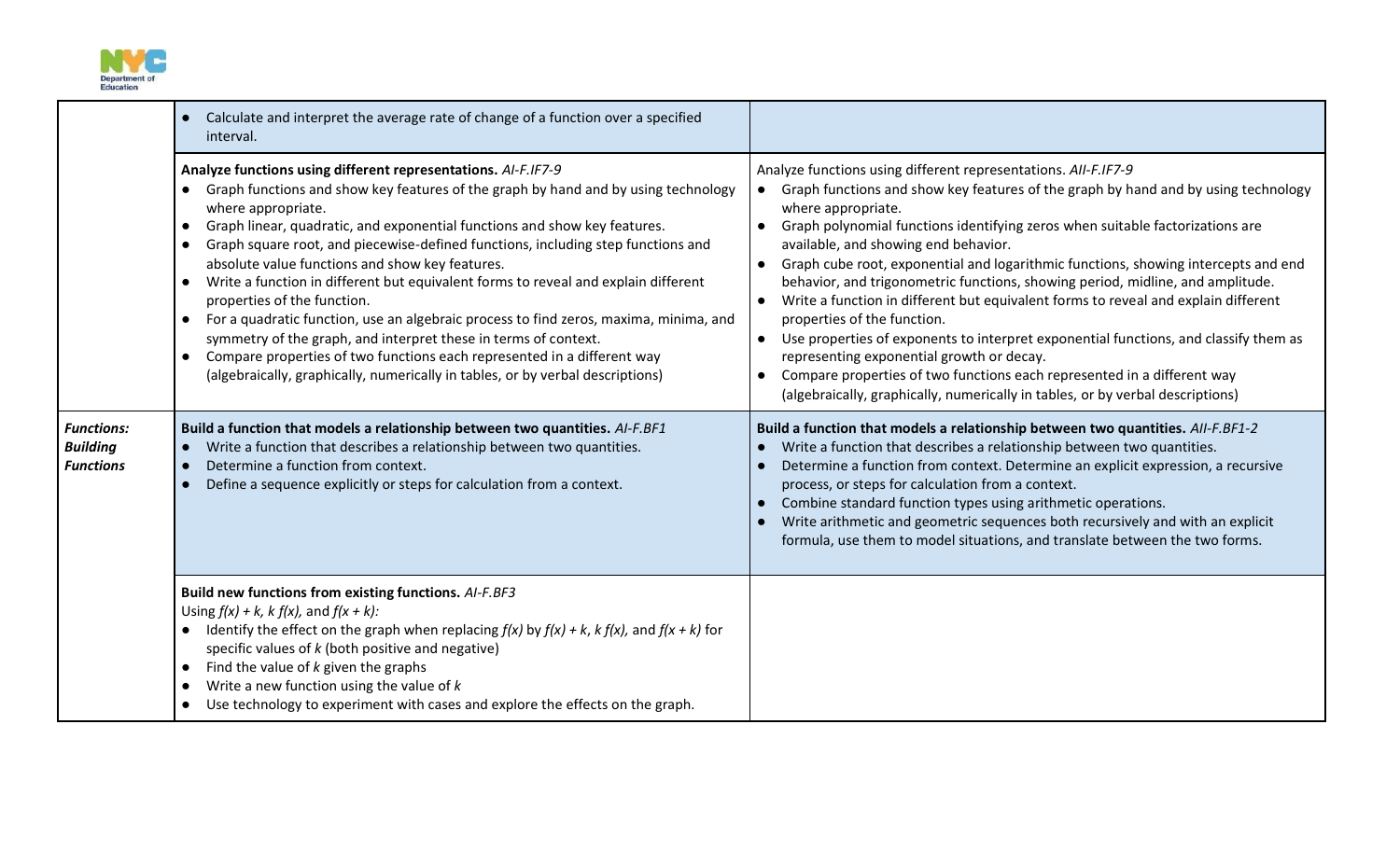

| <b>Functions:</b><br>Linear, Quadratic AI-F.LE1-3<br>and Exponential<br><b>Models</b>                                     | Construct and compare linear, quadratic, and exponential models and solve problems.<br>Distinguish between situations that can be modeled with linear functions and with<br>$\bullet$<br>exponential functions.<br>Justify that a function is linear because it grows by equal differences over equal<br>$\bullet$<br>intervals, and that a function is exponential because it grows by equal factors over<br>equal intervals.<br>Recognize situations in which one quantity changes at a constant rate per unit interval<br>$\bullet$<br>relative to another, and therefore can be modeled linearly.<br>Recognize situations in which one quantity grows or decays by a constant percent rate<br>$\bullet$<br>per unit interval relative to another, and therefore can be modeled exponentially.<br>Construct a linear or exponential function symbolically given: a graph, a description of<br>the relationship, and two input-output pairs (include reading these from a table).<br>Observe using graphs and tables that a quantity increasing exponentially eventually<br>$\bullet$<br>exceeds a quantity increasing linearly, quadratically, or (more generally) as a<br>polynomial function. | Construct and compare linear, quadratic, and exponential models and solve problems.<br>AII-F.LE2-4<br>Construct a linear or exponential function symbolically given: a graph, a description of<br>$\bullet$<br>the relationship, and two input-output pairs (include reading these from a table).<br>Use logarithms to solve exponential equations, such as $ab^{ct} = d$ (where a, b, c, and d<br>$\bullet$<br>are real numbers and $b > 0$ ) and evaluate the logarithm using technology. |
|---------------------------------------------------------------------------------------------------------------------------|----------------------------------------------------------------------------------------------------------------------------------------------------------------------------------------------------------------------------------------------------------------------------------------------------------------------------------------------------------------------------------------------------------------------------------------------------------------------------------------------------------------------------------------------------------------------------------------------------------------------------------------------------------------------------------------------------------------------------------------------------------------------------------------------------------------------------------------------------------------------------------------------------------------------------------------------------------------------------------------------------------------------------------------------------------------------------------------------------------------------------------------------------------------------------------------------------|---------------------------------------------------------------------------------------------------------------------------------------------------------------------------------------------------------------------------------------------------------------------------------------------------------------------------------------------------------------------------------------------------------------------------------------------------------------------------------------------|
|                                                                                                                           | Interpret expressions for functions in terms of the situation they model. AI-F.LE5<br>Interpret the parameters in a linear or exponential function in terms of a context.<br>$\bullet$                                                                                                                                                                                                                                                                                                                                                                                                                                                                                                                                                                                                                                                                                                                                                                                                                                                                                                                                                                                                             |                                                                                                                                                                                                                                                                                                                                                                                                                                                                                             |
| <b>Trigonometric</b><br><b>Functions</b>                                                                                  | N/A                                                                                                                                                                                                                                                                                                                                                                                                                                                                                                                                                                                                                                                                                                                                                                                                                                                                                                                                                                                                                                                                                                                                                                                                | There are no applicable standards from this conceptual category.                                                                                                                                                                                                                                                                                                                                                                                                                            |
| <b>Statistics and</b><br><b>Probability:</b><br><b>Interpreting</b><br><b>Categorical and</b><br><b>Quantitative Data</b> | Interpret linear models AI-S.ID.7-9<br>• Interpret the slope (rate of change) and the intercept (constant term) of a linear<br>model in the context of the data.<br>Calculate (using technology) and interpret the correlation coefficient of a linear fit.<br>Distinguish between correlation and causation                                                                                                                                                                                                                                                                                                                                                                                                                                                                                                                                                                                                                                                                                                                                                                                                                                                                                       |                                                                                                                                                                                                                                                                                                                                                                                                                                                                                             |
|                                                                                                                           |                                                                                                                                                                                                                                                                                                                                                                                                                                                                                                                                                                                                                                                                                                                                                                                                                                                                                                                                                                                                                                                                                                                                                                                                    | Summarize, represent and interpret data on two categorical and quantitative variables.<br>$AII-S.ID6$<br>Represent bivariate data on a scatter plot, and describe how the variables' values are<br>related.                                                                                                                                                                                                                                                                                 |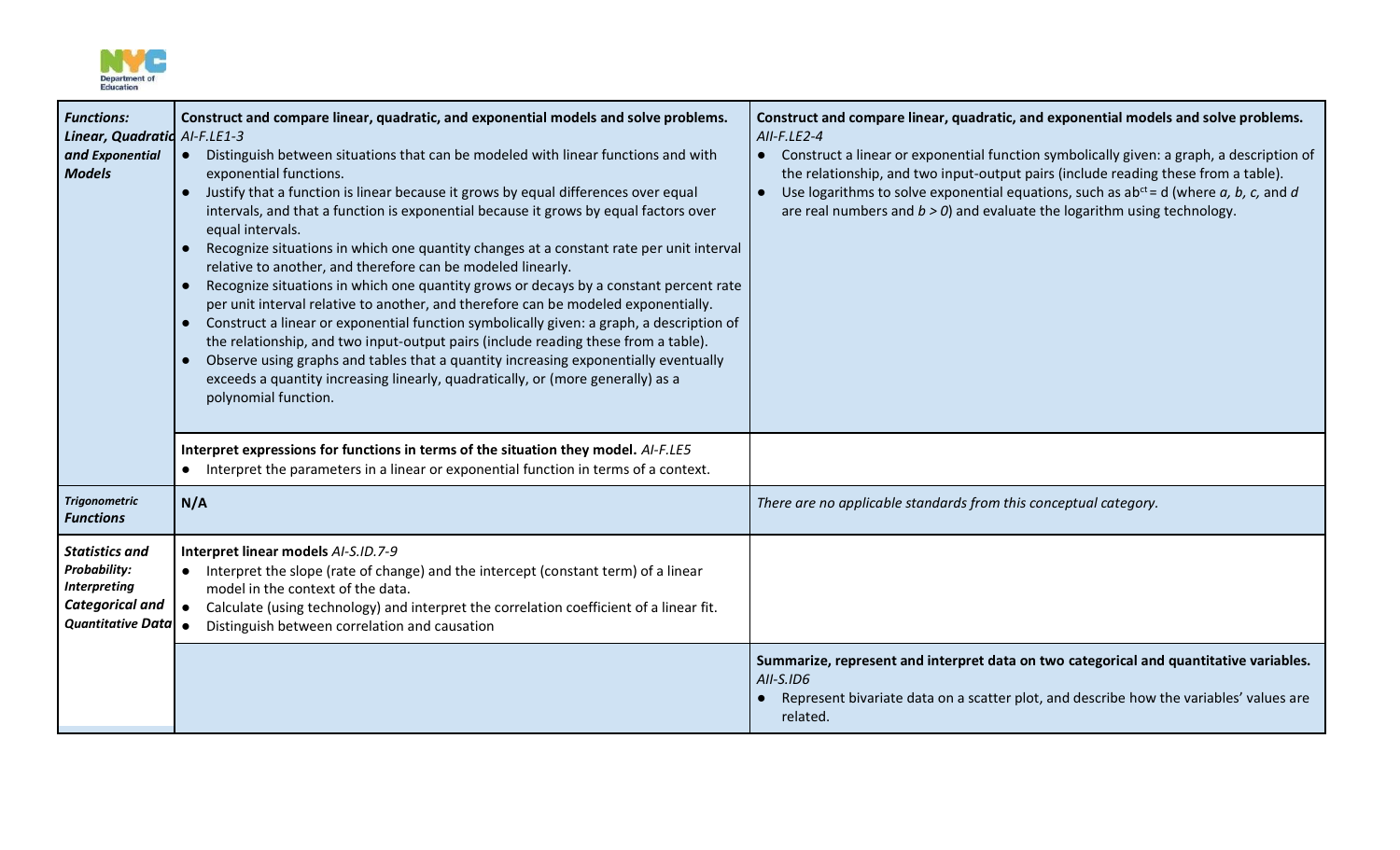

|                                                                                                                                    | Fit a function to real-world data; use functions fitted to data to solve problems in the<br>context of the data.                                                                                                                                                                                                                                                                                                                                                                                                                                                                                                                                                        |
|------------------------------------------------------------------------------------------------------------------------------------|-------------------------------------------------------------------------------------------------------------------------------------------------------------------------------------------------------------------------------------------------------------------------------------------------------------------------------------------------------------------------------------------------------------------------------------------------------------------------------------------------------------------------------------------------------------------------------------------------------------------------------------------------------------------------|
| <b>Statistics and</b><br><b>Probability:</b><br><b>Making</b><br>Inferences and<br>Justifying<br><b>Conclusions</b>                | Understand and evaluate random processes underlying statistical experiments. AII-S.IC2<br>Determine if a value for a sample proportion or sample mean is likely to occur based<br>on a given simulation.                                                                                                                                                                                                                                                                                                                                                                                                                                                                |
|                                                                                                                                    | Make inferences and justify conclusions from sample surveys, experiments, and<br>observational studies, AII-S.IC3-6<br>Recognize the purposes and differences among surveys, experiments, and<br>$\bullet$<br>observational studies. Explain how randomization relates to each.<br>Given a simulation model based on a sample proportion or mean, construct the 95%<br>$\bullet$<br>interval centered on the statistic (+/- two standard deviations) and determine if a<br>suggested parameter is plausible.<br>Use the tools of statistics to critique claims from informational texts. For example<br>causation vs. correlation, bias, measures of center and spread. |
| <b>Statistics and</b><br><b>Probability:</b><br><b>Conditional</b><br><b>Probability and the</b><br><b>Rules of</b><br>Probability |                                                                                                                                                                                                                                                                                                                                                                                                                                                                                                                                                                                                                                                                         |

Resources:

[JMAP Algebra II Doc](http://www.jmap.org/SupportFiles/NYS-NYCDOEDocuments/Math/Common_Core_Learning_Standards/AIIOverview.pdf) 

[JMAP Alg I Standards](https://achievethecore.org/content/upload/2020%E2%80%9321%20Priority%20Instructional%20Content%20in%20ELA%20Literacy%20and%20Mathematics_June%202020.pdf)

[Widely Applicable PreReqs](https://achievethecore.org/content/upload/Widely%20Applicable%20Prerequisites.pdf)

[SAP / Achieve the Core Coherence Map](https://achievethecore.org/page/1118/coherence-map)

**NGMLS** 

[Crosswalks and Snapshots](http://www.nysed.gov/curriculum-instruction/teachers/next-generation-mathematics-learning-standards-crosswalks)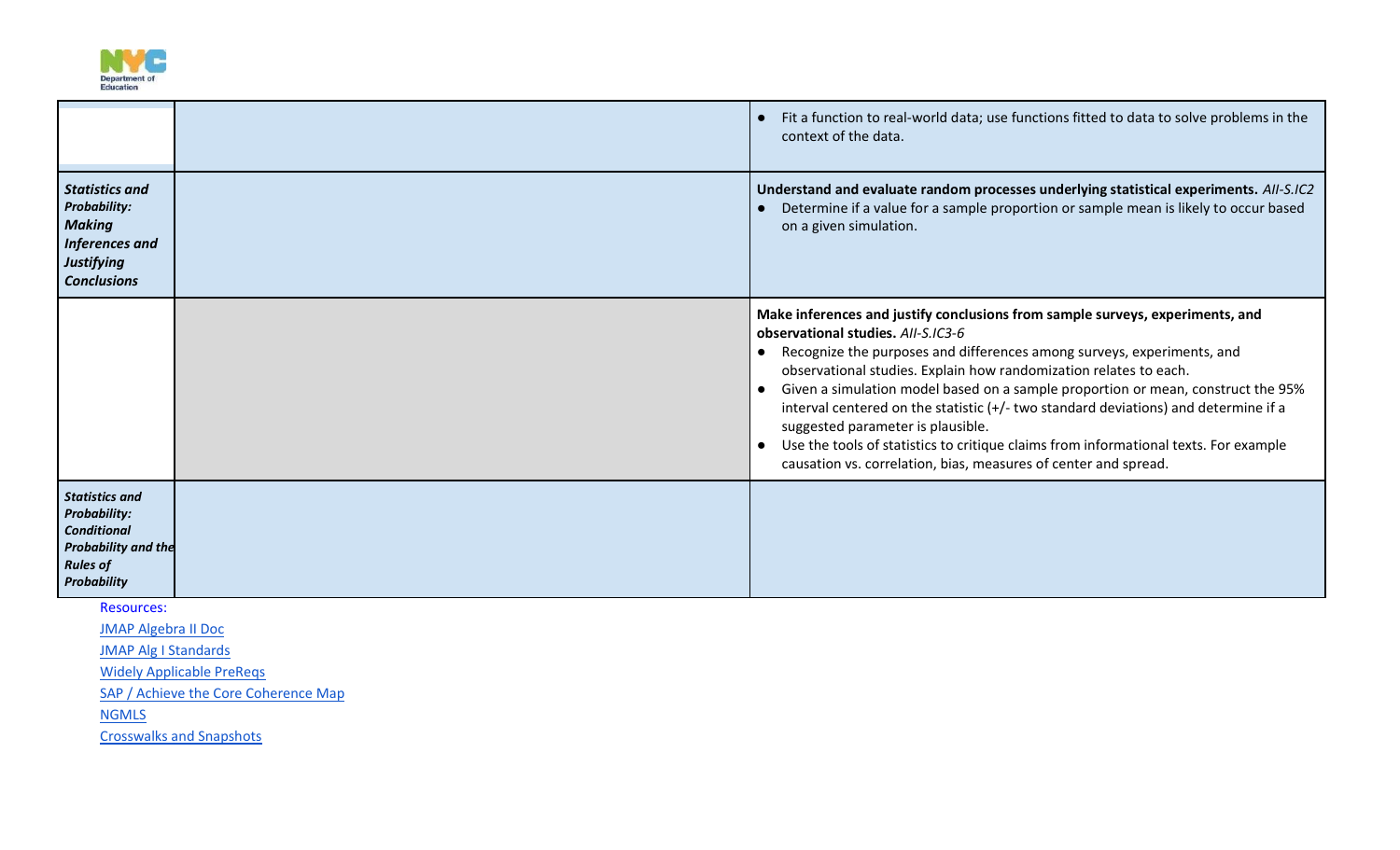

| <b>Domains</b>                    | <b>Core Skills, Knowledge and Understandings</b><br>Students will                                                                                                                                                                                                                                                                                                                                                                                                                                                                                                                                                                                                                                                                                                                                                                                                                                                                                                                                                                                                                                                                                                                                                                                                                                                                                                                                                                                                                                                                                                                                                                                                                                                                                              |  |
|-----------------------------------|----------------------------------------------------------------------------------------------------------------------------------------------------------------------------------------------------------------------------------------------------------------------------------------------------------------------------------------------------------------------------------------------------------------------------------------------------------------------------------------------------------------------------------------------------------------------------------------------------------------------------------------------------------------------------------------------------------------------------------------------------------------------------------------------------------------------------------------------------------------------------------------------------------------------------------------------------------------------------------------------------------------------------------------------------------------------------------------------------------------------------------------------------------------------------------------------------------------------------------------------------------------------------------------------------------------------------------------------------------------------------------------------------------------------------------------------------------------------------------------------------------------------------------------------------------------------------------------------------------------------------------------------------------------------------------------------------------------------------------------------------------------|--|
|                                   | Geometry                                                                                                                                                                                                                                                                                                                                                                                                                                                                                                                                                                                                                                                                                                                                                                                                                                                                                                                                                                                                                                                                                                                                                                                                                                                                                                                                                                                                                                                                                                                                                                                                                                                                                                                                                       |  |
| Congruence<br>(G-CO) (27%-<br>34% | Experiment with the transformations in the plane. GEO-G.CO.1-5<br>• Know precise definitions of angle, circle, perpendicular line, parallel line, and line segment, based on the undefined notions of point, line, distance along a line, and distance<br>around a circular arc.<br>Represent transformations in the plane using, e.g., transparencies and geometry software; describe transformations as functions that take points in the plane as inputs and give<br>$\bullet$<br>other points as outputs. Compare transformations that preserve distance and angle to those that do not (e.g., translation versus horizontal stretch).<br>Given a rectangle, parallelogram, trapezoid, or regular polygon, describe the rotations and reflections that carry it onto itself.<br>$\bullet$<br>Develop definitions of rotations, reflections, and translations in terms of angles, circles, perpendicular lines, parallel lines, and line segments.<br>Given a geometric figure and a rotation, reflection, or translation, draw the transformed figure using, e.g., graph paper, tracing paper, or geometry software. Specify a sequence<br>of transformations that will carry a given figure onto another.<br>Understand congruence in terms of rigid motions. GEO-G.CO.6-8<br>Use geometric descriptions of rigid motions to transform figures and to predict the effect of a given rigid motion on a given figure; given two figures, use the definition of<br>congruence in terms of rigid motions to decide if they are congruent.<br>Use the definition of congruence in terms of rigid motions to show that two triangles are congruent if and only if corresponding pairs of sides and corresponding pairs of angles<br>$\bullet$<br>are congruent. |  |
|                                   | Explain how the criteria for triangle congruence (ASA, SAS, and SSS) follow from the definition of congruence in terms of rigid motions.<br>$\bullet$                                                                                                                                                                                                                                                                                                                                                                                                                                                                                                                                                                                                                                                                                                                                                                                                                                                                                                                                                                                                                                                                                                                                                                                                                                                                                                                                                                                                                                                                                                                                                                                                          |  |
|                                   | Prove geometric theorems. GEO-G.CO.9-11<br>Prove theorems about lines and angles.<br>Prove theorems about triangles.<br>$\epsilon$<br>Prove theorems about parallelograms.                                                                                                                                                                                                                                                                                                                                                                                                                                                                                                                                                                                                                                                                                                                                                                                                                                                                                                                                                                                                                                                                                                                                                                                                                                                                                                                                                                                                                                                                                                                                                                                     |  |
|                                   | Make geometric constructions. GEO-G.CO.12-13<br>Make formal geometric constructions with a variety of tools and methods<br>Construct an equilateral triangle, a square, and a regular hexagon inscribed in a circle.                                                                                                                                                                                                                                                                                                                                                                                                                                                                                                                                                                                                                                                                                                                                                                                                                                                                                                                                                                                                                                                                                                                                                                                                                                                                                                                                                                                                                                                                                                                                           |  |
| Circles (2%-<br>8%)               | Contains only additional content to indicate emphasis within the course                                                                                                                                                                                                                                                                                                                                                                                                                                                                                                                                                                                                                                                                                                                                                                                                                                                                                                                                                                                                                                                                                                                                                                                                                                                                                                                                                                                                                                                                                                                                                                                                                                                                                        |  |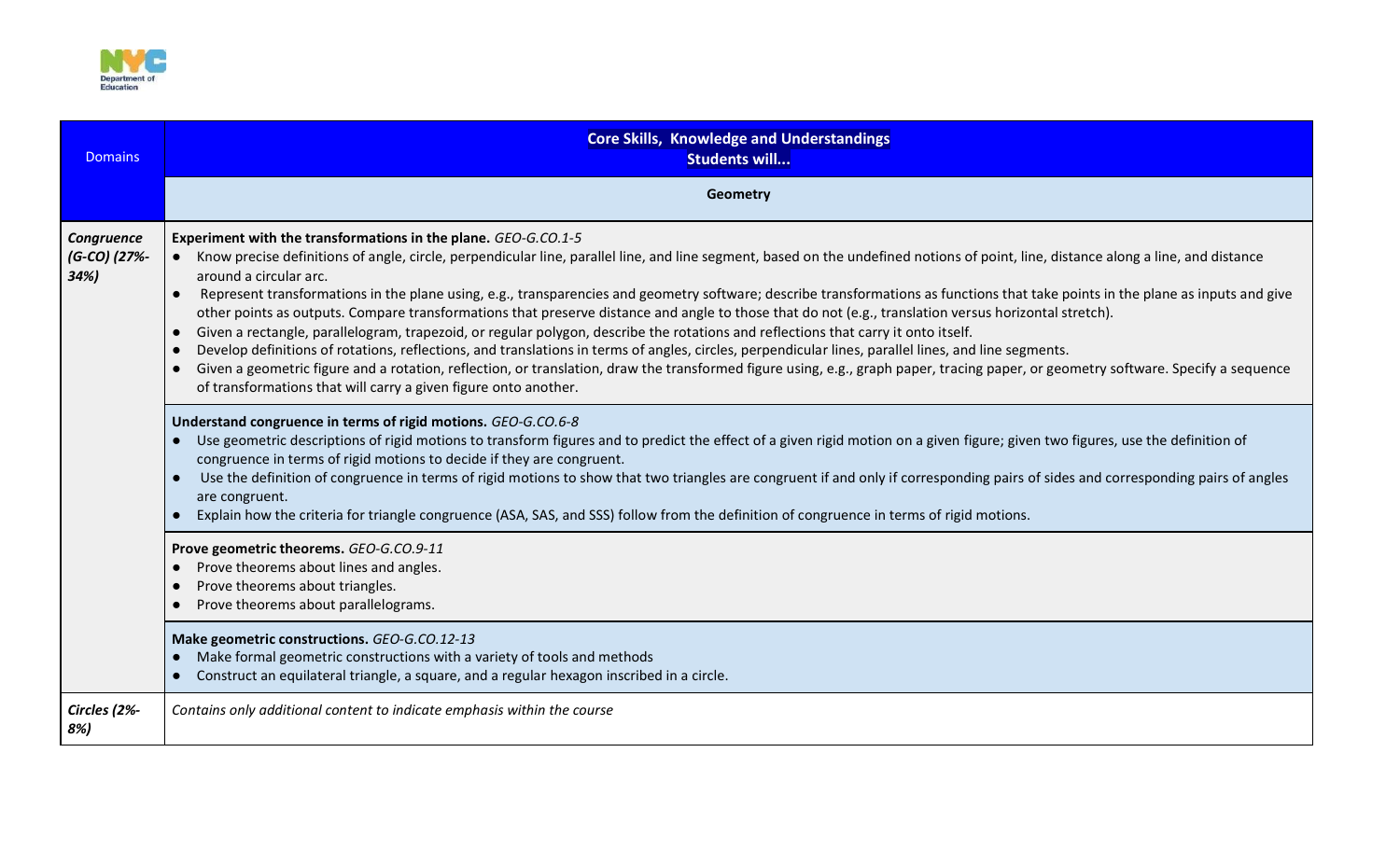

| Similarity,<br><b>Right</b><br>Triangles, and<br><b>Trigonometry</b><br>$(29% - 37%)$                     | Understand similarity in terms of similarity transformations. GEO-G.SRT.1-3<br>Verify experimentally the properties of dilations given by a center and scale factor.<br>Given two figures, use the definition of similarity in terms of similarity transformations to decide if they are similar. Explain using similarity transformations that similar triangles<br>have equality of all corresponding pairs of angles and the proportionality of all corresponding pairs of sides.<br>Use the properties of similarity transformations to establish the AA~, SSS~, and SAS~ criterion for two triangles to be similar. |
|-----------------------------------------------------------------------------------------------------------|--------------------------------------------------------------------------------------------------------------------------------------------------------------------------------------------------------------------------------------------------------------------------------------------------------------------------------------------------------------------------------------------------------------------------------------------------------------------------------------------------------------------------------------------------------------------------------------------------------------------------|
|                                                                                                           | Prove theorems using similarity. GEO-G.SRT.4-5<br>Prove and apply similarity theorems about triangles.<br>Use congruence and similarity criteria for triangles to solve problems algebraically and geometrically and prove relationships in geometric figures.                                                                                                                                                                                                                                                                                                                                                           |
|                                                                                                           | Define trigonometric ratios and solve problems involving right triangles. GEO-G.SRT.6-8<br>Understand that by similarity, side ratios in right triangles are properties of the angles in the triangle, leading to definitions of sine, cosine and tangent ratios for acute angles.<br>Explain and use the relationship between the sine and cosine of complementary angles.<br>Use sine, cosine, tangent, the Pythagorean Theorem and properties of special right triangles to solve right triangles in applied problems.<br>$\bullet$                                                                                   |
| <b>Modeling</b><br>with<br><b>Geometry</b><br>$(8\% - 15\%)$                                              | Apply geometric concepts in modeling situations. GEO-G.MG.1-3<br>• Use geometric shapes, their measures, and their properties to describe objects.<br>Apply concepts of density based on area and volume in modeling situations.<br>Apply geometric methods to solve design problems.<br>$\bullet$                                                                                                                                                                                                                                                                                                                       |
| <b>Expressing</b><br><b>Geometric</b><br><b>Properties</b><br>with<br><b>Equations</b><br>$(12\% - 18\%)$ | Use coordinates to prove simple geometric theorems algebraically. GEO-G-GPE.4-7<br>Use coordinates to prove simple geometric theorems algebraically.<br>$\bullet$<br>Prove the slope criteria for parallel and perpendicular lines and use them to solve geometric problems.<br>$\bullet$<br>Find the point on a directed line segment between two given points that partitions the segment in a given ratio.<br>Use coordinates to compute perimeters of polygons and areas of triangles and rectangles, e.g., using the distance formula<br>$\bullet$                                                                  |
| <b>Geometric</b><br><b>Measurement</b><br>and<br><b>Dimensions</b><br>$(2% - 8%)$                         | Contains only additional content to indicate emphasis within the course                                                                                                                                                                                                                                                                                                                                                                                                                                                                                                                                                  |